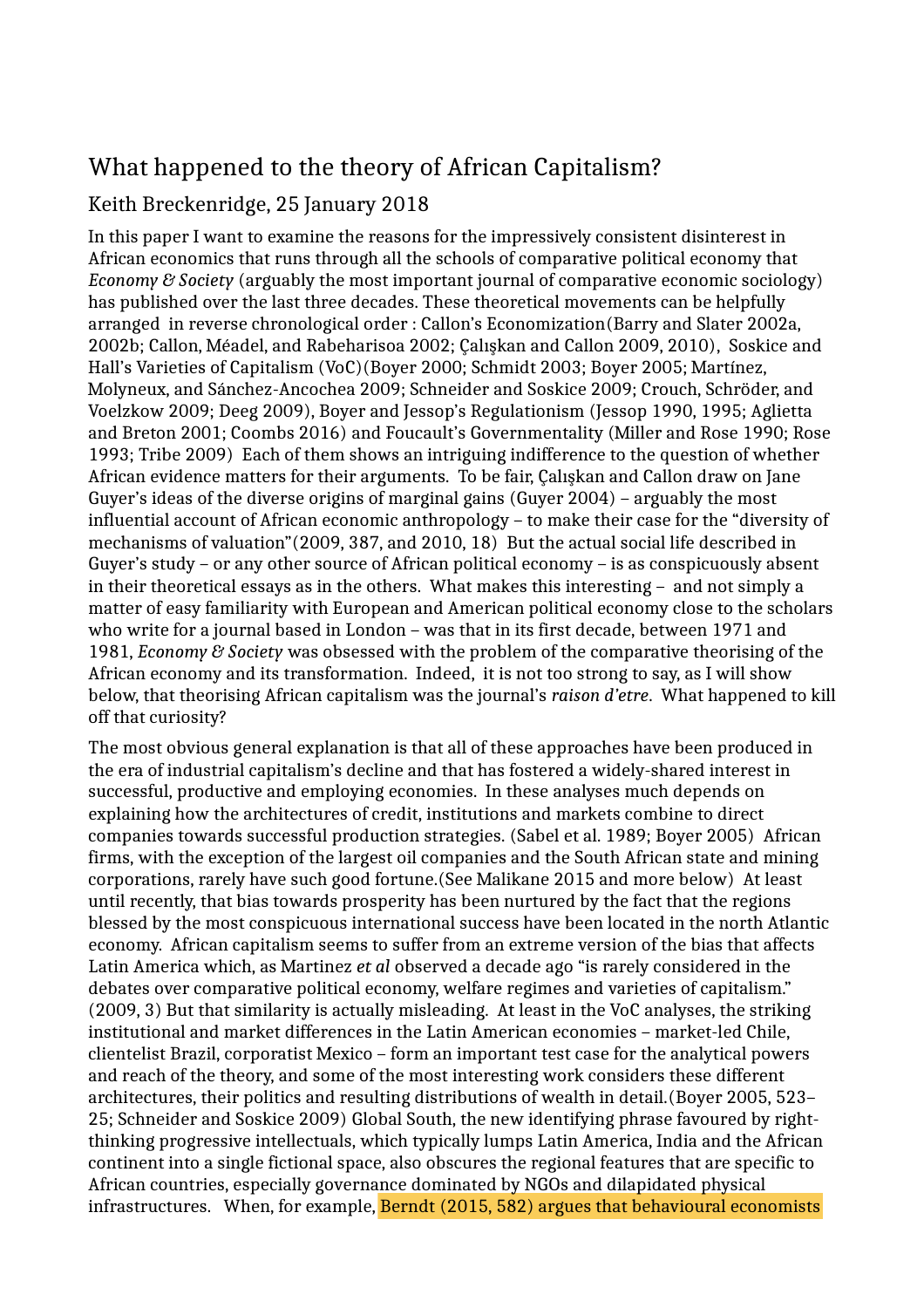seek to "transform smallholders in the global South into more entrepreneurial economic subjects" he has in mind the increasingly dense field of technologically-enabled experiments in East and Northeast Africa—based in Nairobi, which is increasingly the epicentre of global fintech humanitarianism--but that regional specificity and political economy is obscured by his interest in the Global South.

The point is also not that *E&S* does not publish seminal research on African history and politics. On the contrary, over the last three decades the journal has published many papers that have had powerful effects on the study of the continent, and others that probably should have been more widely received. The Comaroffs announced their argument about the dialectical – and intrinsically capitalist – politics of the "Colonization of Consciousness" with an essay in (1989). A decade later Launay and Soares published an account of the transformation and splintering of the Islamic trading network (1999) in the countries across the Sahel under French colonial rule. In the now large and influential field that derives from DA Mackenzie's work on the material forms of the money markets – much of it published in E&S – Lipuma and Lee's (2005) study of the international derivatives trade is distinctive in attempting to incorporate South African evidence. Again in (2009) Lipuma and Koelble used a study of the collapse and recovery of the South African Rand under attacks by well-resourced institutional speculators to demonstrate the new vulnerabilities of emerging market currencies in the context of liberalised global financial markets. Timothy Mitchell's essay on "Carbon Democracy" (2009) was published in the same year and – while it draws less on the abundant African evidence than it should (see de Oliveira 2007; Ferguson 2005; Fine and Rustomjee 1996; Shaxson 2005) for its theoretical account of the technopolitics of coal and oil – the claims about the relationships between material infrastructures and politics have supported the analytical re-incorporation of the many oil-dependent states on the continent. This theme of the African resource curse combined with the sociology of economics is the subject of Weszkalnys intriguing (2011) study of the recent efforts by the Harvard economist, Jeffrey Sachs, to pre-empt the anticipated social dangers of an oil discovery in the islands of Sāo Tomé and Príncipe. And in (2012) Bracking took up the problem of secrecy enclaves – focusing mainly on Mauritius – in the management of large-scale financial flows to the continent from donors and resource firms. While it is certainly true to say that the more recent studies in economic sociology do a poor job of researching African politics (relying instead on the more visible and accessible forms of international policy and economics), all of these papers can contribute to the comparative accounts of one or more capitalisms on the African continent. Yet they do not.

This is curious partly because all of the streams of comparative political economy are organised around regulation (following Rose, Miller, Jessop and Boyer) or (following Aglietta, Barry and Callon) socio-technical assemblages – the networked devices that make contemporary economics possible. And these overlapping themes have been the subject of obsessive interest on the African continent since before the turn of the century. What donors have called the problem of good governance has been the main academic and policy concern on the African continent, as Jessop acknowledged in a footnote (1995, 312 note 15), since the early 1980s. The result has been an impressive scholarship examining African states in detail and in generality. (Examples include Young and Turner 1985; Cohen and Odhiambo 2004; Bates 2008; Branch 2011; Adebanwi and Obadare 2010) The same point can be made for socio-technical devices, especially wireless networks and the financial transactions they can support, since M-Pesa began to attract research attention over a decade ago.(Hughes and Lonie 2007; Aker and Mbiti 2010; Mas and Rotman 2008)These two themes of improvement – in governance and telecommunications – also provide the foundations of the popular (and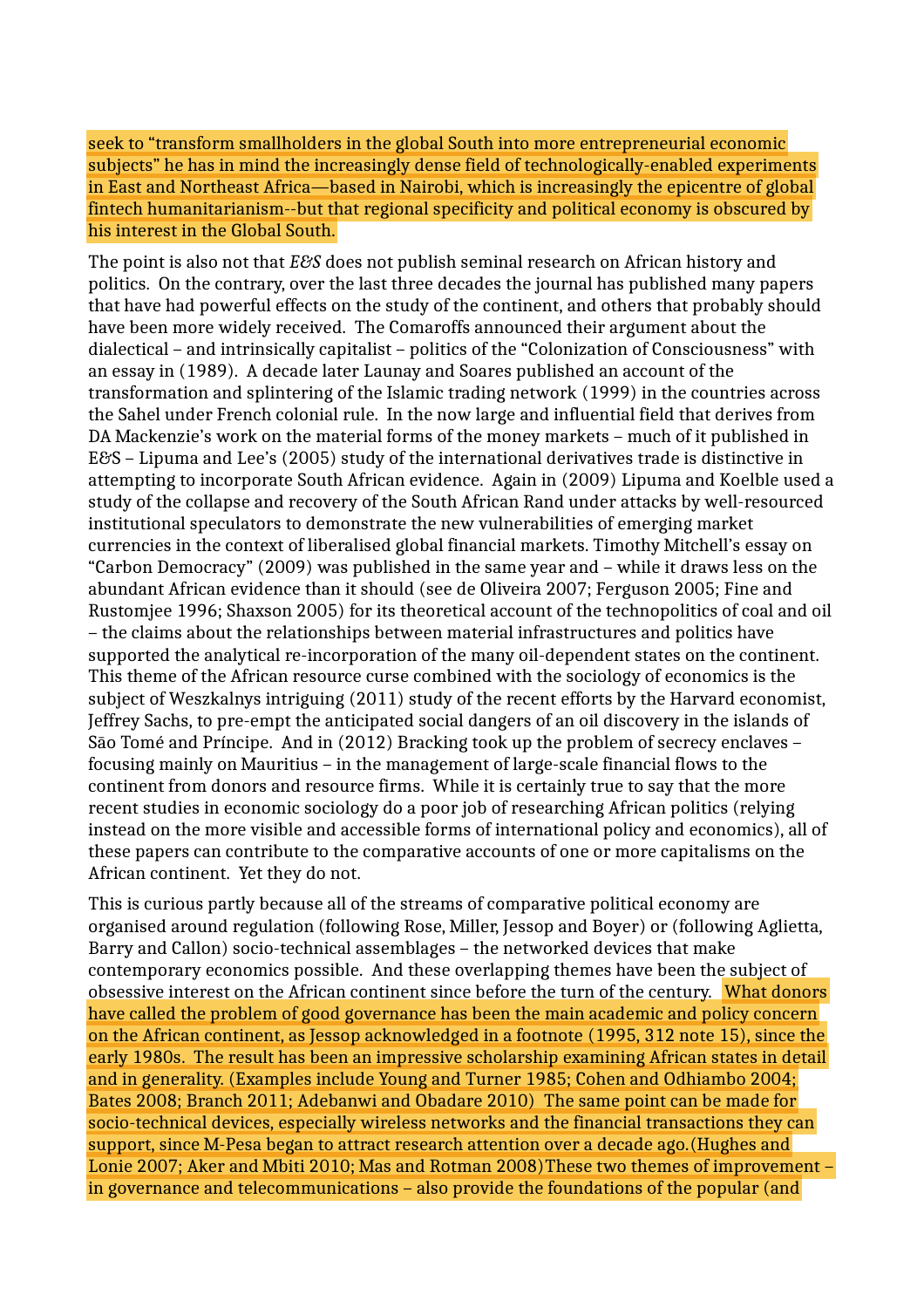### very optimistic) claims about Africa Rising that date from Radelet's *Emerging Africa*. (Radelet 2010, chap. 3, 4 and 6)

The same concerns have also been richly developed in the now dense field of African economics. In the recent publication of the two-volumes of the *Oxford Handbook of African Economics*, edited by Celestin Monga and Justin Lin, problems of governance, technology and infrastructure feature prominently (Hoeffler 2015; Masaki and Walle 2015; Myerson 2015; Ndulu and Masawe 2015; Ndikumana 2015; Aker and Blumenstock 2015; Dethier 2015) on a short list of themes that also includes demography, financialisation, Chinese investment and industrial policy. Finely-grained and generalised forms of evidence on all of these themes are now abundant for comparative analysis. Indeed as Monga and Lin show, African economics has long inspired "a large number of influential economists to produce their best work," including key figures like Diamond, Hirschman, Lewis, Stiglitz and Tobin. (Monga and Lin 2015, 3–6) While some of the key problems of modern economics – information asymmetry amongst them (Stiglitz 2001, 1–10; Monga and Lin 2015, 4) – derive from the special weaknesses of capitalism on the continent, few have held on to their African context. Keith Hart's identification of the "informal sector" is an exceptional example of the kind of influential conceptualisation from the continent that we have in mind here.(Hart 1973, 68; Austin 2007, 18) In contrast, the institutional economists – especially Acemoglu, Johnson and Robinson – have provoked many complaints about the selection and use of historical evidence, but their systematic interest in, and engagement with, Africanist scholarship is undeniable. (Acemoglu, Johnson, and Robinson 2001; Acemoglu and Robinson 2012; Acemoglu, Johnson, and Robinson 2002; Robinson and Parsons 2006; Austin 2008b; Mkandawire 2009; Jerven 2010)

Economics is also a uniquely well-developed social science on the African continent, and, while different generations of local intellectuals have each given it distinctive political preoccupations – from dependency theory through neo-institutionalism to information economics– it has long been the beneficiary of significant investment from donors with wellworked out political and institutional objectives.(Radelet 2010, chap. 4; Mkandawire 2014) Economics is the undisputed language of power, both within African states and between them and the main sources of investment. And the – usually uncontested – dominance of economists in shaping policy, and in controlling resources, may be one of the distinctive features of contemporary African economies.

The same can not be said of economic history or political economy in general. Some economic historians, notably Inikori, have long been successfully engaged by the problems of the integration of large regions of the African continent into the global capitalist economy, and the effects of the slave trade on the forms of capitalism that developed in West Africa and in the north Atlantic.(Inikori 2002, 2017) Across the continent, however, a strong tradition of economic history (of the kind that might provoke a more vigorous engagement with the regulationists, VoC or the new materialists) has mostly been abandoned by under-funded universities and well-resourced economists, and it is only in South Africa that comparative political economy and economic history are strong enough to draw the attention of international researchers.(Austin 2015; Padayachee 2013; Hart and Padayachee 2013; Nattrass 2014; Freund 2012)

Confusing arguments about the uniqueness of South Africa may also be one of the hidden causes for the general neglect of the continent in comparative political economy. Here the issue is the great success of the mining corporations – especially the deep level gold mines between 1933 and 1987 – and their ability to demand and fund a dense network of roads, cities, railway lines, power stations and dams, and a spatially generalised and capacious state.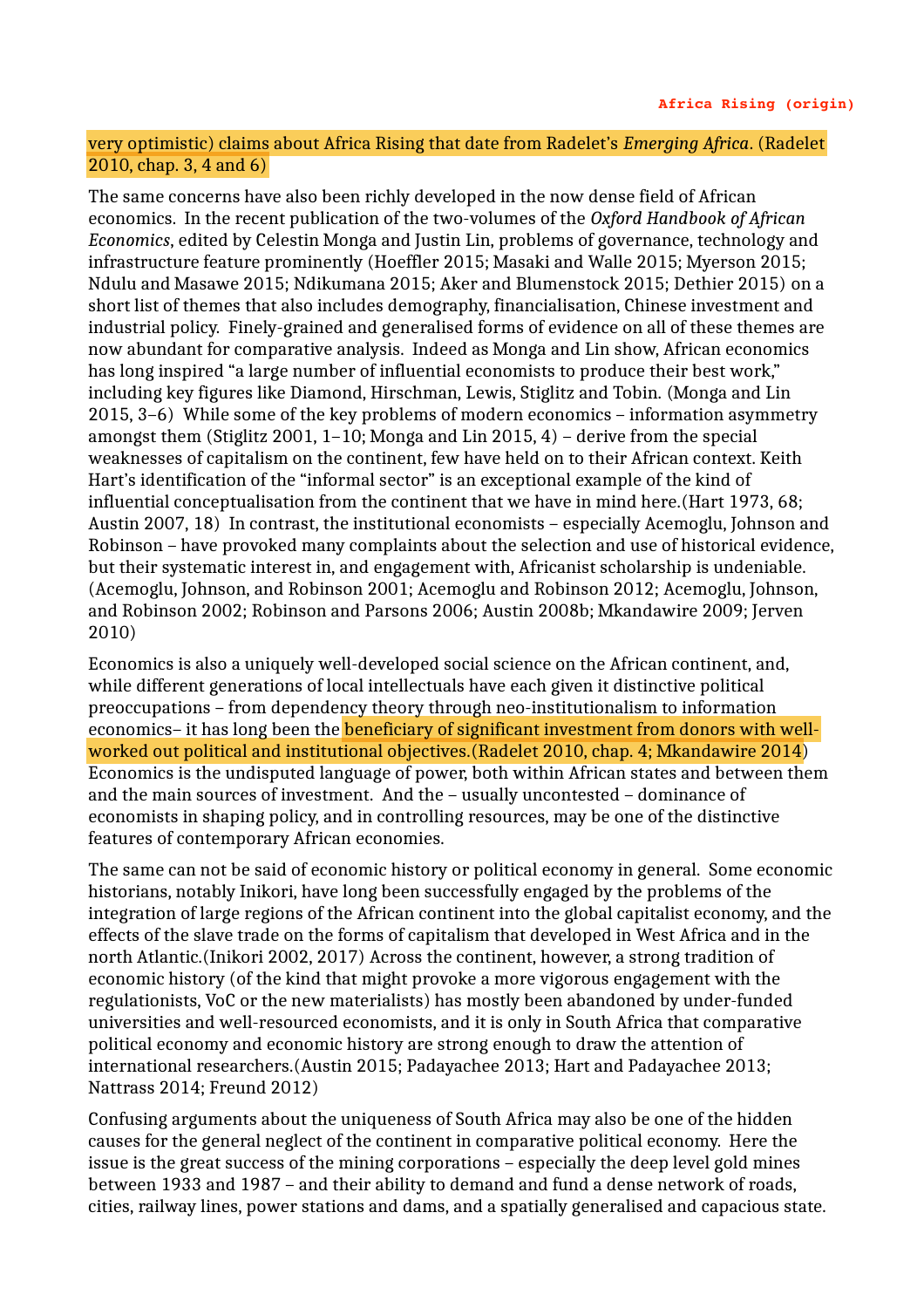(Yudelman 1983; Fine and Rustomjee 1996) South Africa was also unusually successful amongst the resource dominated economies in driving a project of secondary industrial development with the three very large public monopolies built around the railways, electricity, and steel production.(Freund 2013 and forthcoming) Yet while the period and scale of the 20<sup>th</sup> century success of the South African economy is exceptional on the continent, the country shares many structural economic characteristics with its neighbours. These include the enduring power of customary government and tribal property rights, a social infrastructure based on the racially segregated, gatekeeping state, a heavy post-colonial developmental burden, dependence on mineral exports, globally influential mining companies, state-owned enterprises that work as wellsprings of unmanaged debt and patronage, and many of the other basic features of neo-patrimonialism and financialisation. (Mamdani 1996; Berry 1993; Breckenridge 2014; Young and Turner 1985; Cooper 2002; Nattrass 2014; James 2015). In sum, South Africa has much more in common with other African economies than it has distinctiveness. But that may have been obscured by its relative prosperity, and the size of the settler population.

While the confusing relationship between South Africa and the rest of the continent certainly does not help to answer questions about the features of African capitalism, a more immediate theoretical reason for the embarrassed silence in (mainly Left) analyses of comparative political economy is the ascendancy of the neo-patrimonial account of the post-colonial African state, and, especially, of the English translation of Jean-Francois Bayart's *The State in Africa: the politics of the belly*.(1993) While many of the insights of Bayart's analysis – especially his accounts of extraverted accumulation, demotic rhizomatic allegiances, the limits of domination and exploitation, and the profits of disorder – are shockingly compelling, his sweeping generalisations have also led to confusion and error. It was Bayart's wild claim that "the mirages of revolution and democracy have disappeared; political predation has become systematised, the economic viability of the borrowed historic trajectory is in doubt and the African continent is being erased from the map of world capitalism"(1993, 208) which echoed the bitter experiences of left-wing metropolitan Africanists and formalised the despair of Marxists in particular.(The last phrase is the crescendo of the review by Donal Cruise O'Brien in E&S in 1994) For these scholars, many of them experts on the political-economy of colonial ism, "confronting the African tragedy", as Leys (1994) put it in the *New Left Review*, meant understanding "the unwillingness of the colonial powers—Britain and France, at any rate—to pay the military, financial and diplomatic price" required to "transform the relations of production." And, while Bayart's argument that the African poor act only as an "ironic chorus" in the "kleptocrats' melodrama" was distressing, it was the newly discovered irrelevance of Africa for global capitalism that was most devastating. "This is not the first time in the history of capitalism that a region of the world has been relegated to the margins of the global accumulation process," Leys concluded his essay, "even if it is the first time it has happened to a whole subcontinent." (1994, 44–46; For a similar statement of Marxist despair at the failure of post-colonial capitalism, see Kitching 2000)

It did not take long for African critics of neo-patrimonialism (and the simultaneous neoclassical arguments about the rent-seeking state) to attack the assumptions and implications of these arguments. Using comparisons with the Asian developmental states, more precise economic periodisation and much greater emphasis on the effects of structural adjustment policies, Mkandawire pulled to pieces the sweeping pessimism about the failure of capitalism on the African continent.(2001, 2009, 2013) But with little effect. The collapse of commodity exports, corruption, ethnic violence mobilized by elites and general institutional collapse had turned African states into self-destructive engines of illegal rents, making formal regulation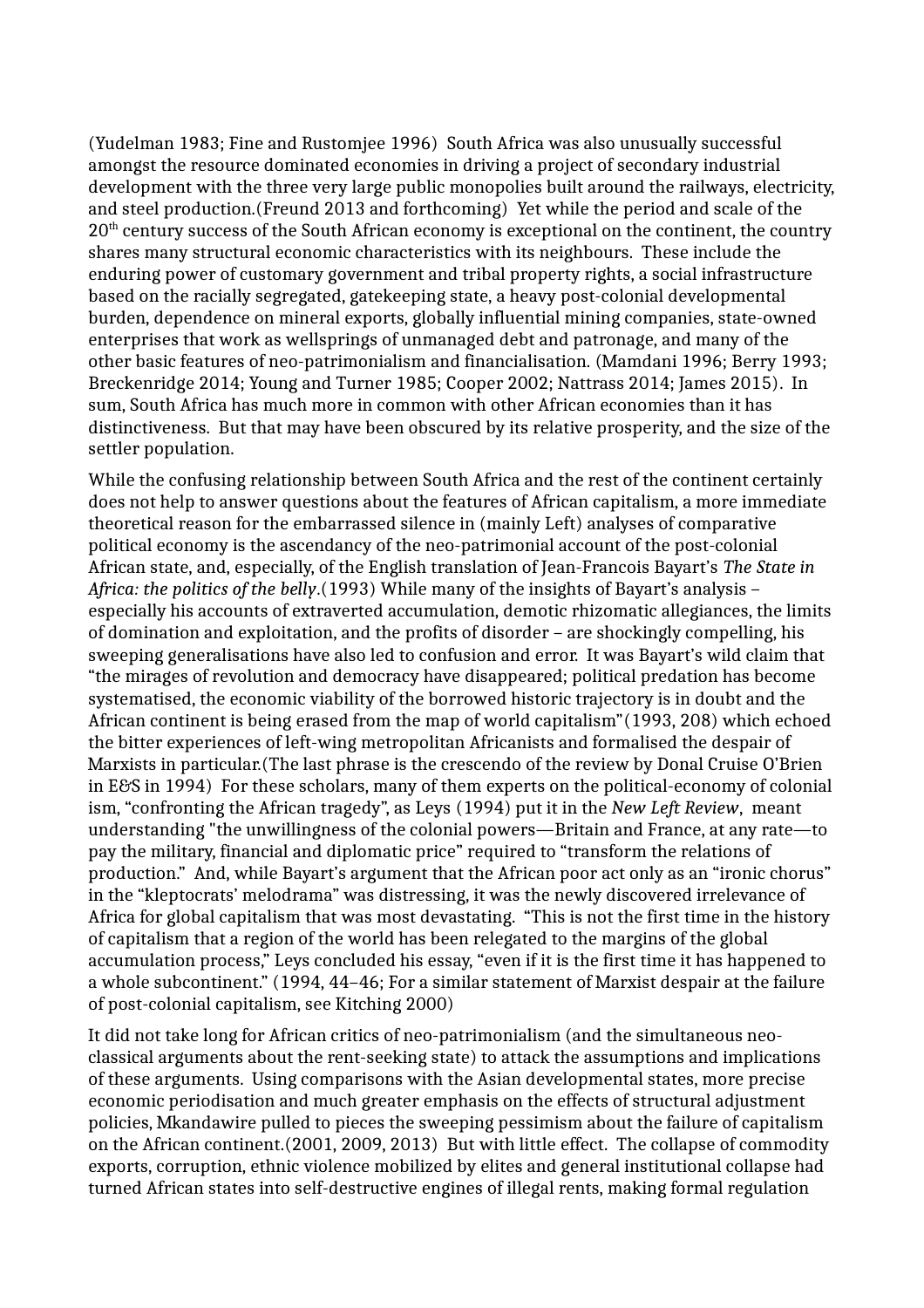practically non-existent.(Chabal and Daloz 1999; see Branch 2011 for a convincing, recent defence of the argument.) Bayart's key argument, that the sub-saharan African economies had fallen out of the global capitalist system remained compelling : Castells' enormously influential *Network Society*, for example, predicted that Africa's place in the "the new global [information] economy was "structurally irrelevant (from the systems point of view)."(Castells 1996, 133–36) Given the apocalyptic tones of these analyses, the consistently grim political news and the anger of the critics, non-specialist comparativists were probably wise not to venture onto the unpleasant terrain of African political economy.

The ascendancy of the neo-patrimonial account of African states – especially the claim that the continent had become irrelevant to global capitalism – does help to explain some of the obvious and clearly defined limits of comparative political economy. It is easy to see why scholars of regulation in Bavaria might be reluctant to engage African comparisons when the regional specialists argued that it was "difficult to comprehend by means of existing paradigms."(Chabal and Daloz 1999, 144)

But this does little to account for the decline of the well-established research that had been supported by E&S in the 1970s. That shift took place a decade earlier. In the first five volumes published between 1972 and 1976, the journal published nine related articles on African political economy. These pieces shaped the briskly comparative international debate about modes of production, within Marxism and beyond it. In the following fifteen years, up to the publication in 1989 of "Colonization of Consciousness" , the journal published only one piece on an African subject: a study by Currie and Ray (1986) on the class location of Kenyan contract farmers that has been less than seminal.

#### What happened to the intellectual movement that produced those early articles?

### **Marxist anthropology and African economics**

The founding editorial board of *Economy and Society* assembled a group of new left sociologists in loose orbit around the new department of Politics and Sociology at Birkbeck: Roy Bailey, Mary McIntosh, Terry Johnson, Barry Hindess, Paul Hirst, Harold Wolpe and Sami Zubaida. This group had strong overlapping interests in the sociology of the family and of sex, of colonialism, capitalism and, of course, in Althusserian Marxism. Thinking back to the founding of the journal, it is all too easy to anticipate the train-wreck that was the irritable conflict "within English Marxism" (Anderson 1980) following the publication of Hindess and Hirst's *Pre-capitalist Modes of Production,* their disavowal of their own arguments two years later, and EP Thompson's olympian denunciation in *The Poverty of Theory. (Hindess and Hirst 1975, 1977; Thompson 1978)* What is lost in that well known story is the interesting prominence of the details of African economics in the opening volumes of the journal.

In the first issue, Claude Meillassoux published "From reproduction to production," which set out an abstract account of a vaguely specified African agricultural society before colonialism. His paper argued that in these societies the relations of production, the diagnostic focus of Marxist research, were determined by the distribution of the "means of reproduction" and, specifically, "control over women and matrimonial policy."(1972, 100) He also set out the heretical claim, for Marxism, that most economies were "a combination of several modes of production, one being dominant," and that African demographic expansion was a political response to colonial capitalism's failure to "provide adequately for old-age pensions, sickleave and unemployment compensations."(1972, 98, 103)

The next paper in the Africanist sequence was Harold Wolpe's "Capitalism and cheap labour power," which, following Meillasoux's argument, addressed the changing relationship between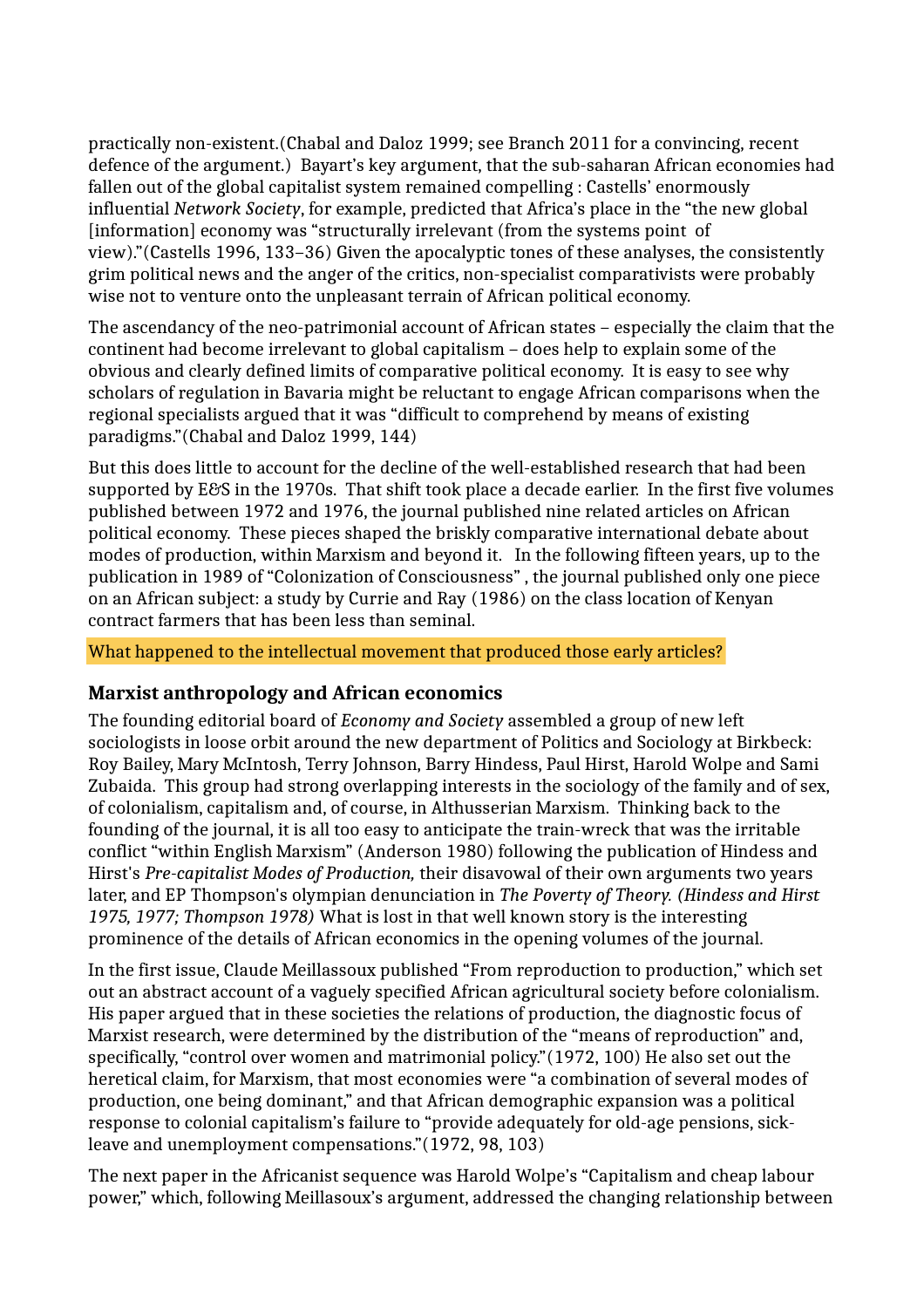two distinct regional modes of production in South Africa, one emerging from the mines organised by thoroughly capitalist relations of production, the other in the tribal reserves based on communally-held land and production organised and controlled by families. He endorsed the argument, long made by scholars and by the mining industry itself, that capitalist prosperity had been subsidized by migrancy directly by cheapening the cost of labour and indirectly by transferring the burden of social reproduction on to families legally bound in the tribal reserves by influx control and restrictions on African property rights. What was distinctive about Wolpe's analysis was his claim that the communal economy in the reserves had collapsed and that the coercive apparatus of Apartheid, with its massive investment in policing, prisons and influx control, was required to maintain the return flow of migrant labourers. Wolpe's paper had been provoked by an older, unpublished, piece by Legassick that made the Marxist case for a specifically South African capitalism. A revised version of that paper was published in E&S in (1974). Legassick's account, which in its depiction of the power of the mineowners in the development of "specific structures of labour control" and its detailed account of the success of mining investment in specific firms, fits neatly into the later VoC scholarship, and prefigures many of the claims in Fine and Rustomjee. (1996) For Legassick the "extreme extra-economic coercion" of black people under Apartheid was intrinsic and functional to the development of mining-dominated capitalism, and part of a successful political effort to fragment the working class along racial lines. This essay – which predated the journal – also had remarkably little to say about other colonial societies on the continent, or elsewhere, and the overall conceptual point was the familiar one about South African distinctiveness. The contrast with the sweeping essays that emerged from the school of anthropology that Meillassoux had assembled in Paris is obvious, and important.

In 1973, in E&S 2:2, George Dupré and Pierre-Philippe Rey published a new theoretical account of the "history of exchange" based on their African research. The essay begins with a distracting attack on Polanyi's explanation of the markets in non-capitalist societies, chastising him for failing to examine them as sites for social "reproduction and … the articulation of different social formations."(1973, 134) But the core of the paper draws on the economic anthropology of western Congo to show that the conspicuous markets of precolonial Africa were institutions for exchange of "elite goods" aimed solely at, and produced by, the accumulation of human labour through the control of marriage and fertility. Dupré and Rey labeled this generationally-focused economic order the "lineage mode of production."(1973, 155) This was a new focus of Marxist political-economy, which, following Meillassoux, placed reproduction – of fertility, sex and marriage – at the heart of the diagnosis and analysis of economic systems. The paper closed with a discussion of the reasons for the slave trade's success, and the colonial and post-colonial governments' failure to extract surpluses from the lineage mode of production. Aside from its breath-taking generalisation, this piece is important because it joined Meillassoux's lineage to the mode of production, and because it introduced the new idea of articulation between modes of production that would preoccupy Wolpe and result in the publication of an edited volume in (1980) gathering the essays from E&S.

In the following year, (1974)the journal published a translation of Emmanuel Terray's "Longdistance trade and the formation of the State." This piece drew on the political history of the peoples of Ivory Coast and Ghana to present a similarly Gallic theory of African state formation driven by class-conflict and long-distance trade. In the early modern states it was captive labour that produced "the surplus from which the aristocracy's means of domination are drawn; and long-distance trade functions to allow the aristocracy to 'realise' the surplus product extracted from its captives' labour."(1974, 315) Elites used their control of slave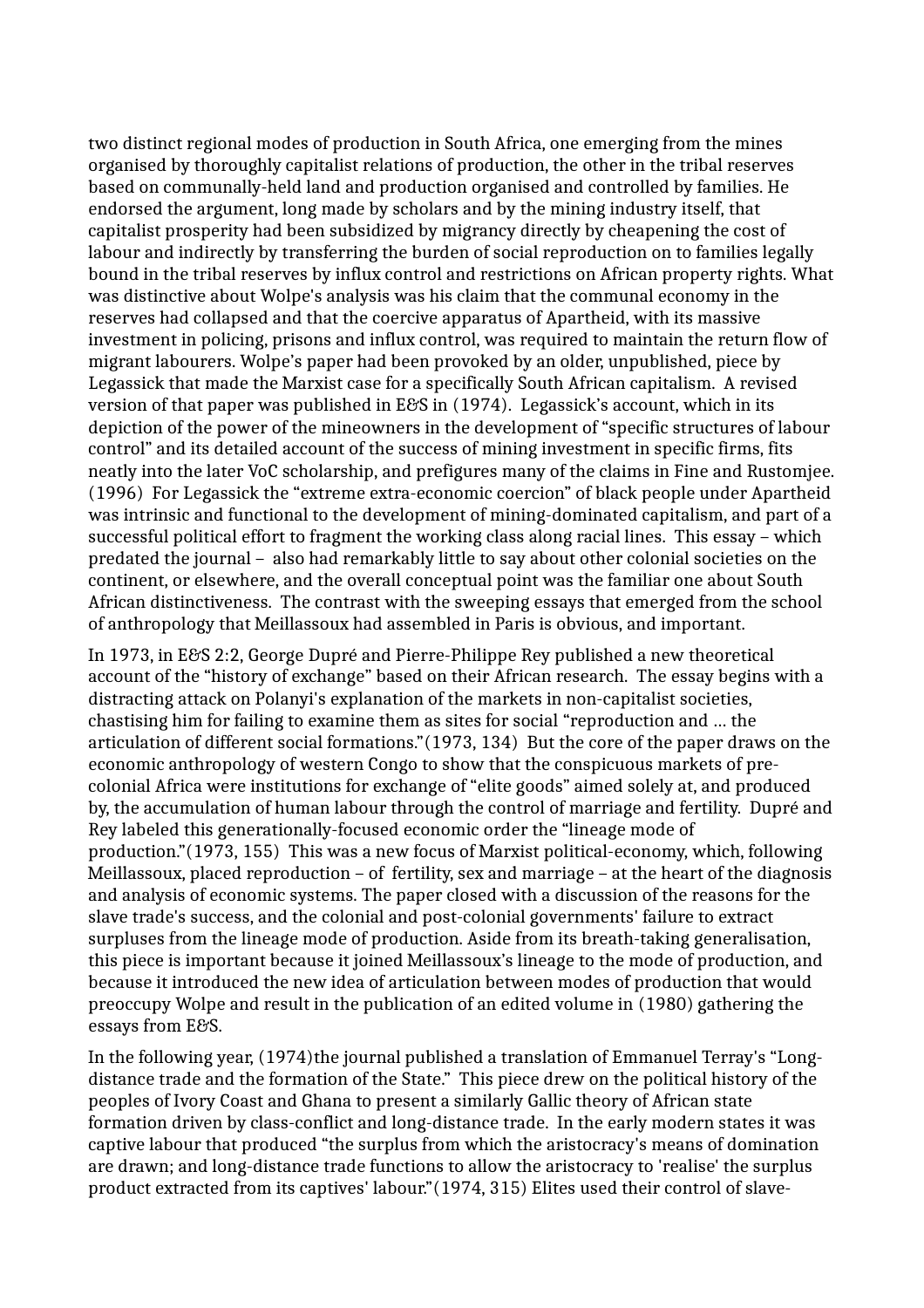produced prestige goods to sustain the flow of trade from the Niger valley to the coast, sometimes under the exclusive control of Muslim merchants and sometimes – as in the Asante case – under royal monopoly. In Terray's essay the defining structural feature of the early modern kingdoms was the interdependence of "modes of production" based on kinship and slavery. In his account long-distance trade was an indispensable mechanism for realising the surplus value produced locally by a class of slaves. These two general theories of African societies – one stressing political control over reproduction and the other control over trade – have framed a debate over state-formation and political economy in African history that persists into the present.(Guy 2013, chap. 1 People or Things; Delius and Schirmer 2014, 43)

Despite their very different lines of explanation, both of the essays by Terray and Dupré and Rey drew heavily on a paper by another member of the Paris-Brazzaville school, Catherine Coquery-Vidrovitch, that was published in French in (1968) and then in English in (1975) Coquery-Vidrovitch rejected an earlier attempt by Jean Suret-Canale (1964) to apply the Asiatic Mode of Production curiously stripped of its obsession with "major projects" to the African continent. (Coquery-Vidrovich 1975, 40–42) Instead she proposed an African mode of production thinly specified around three basic features: integration into the world economy, large-scale mobility, and trade. At its heart she argued that what distinguished the African mode of production was the contradictory interaction between economically, politically and militarily centralised centres based on oceanic trade and dispersed, small-scale, kinship-based farming economies : "On one side self-subsistence at a village level, on the other a massive international, even intercontinental trade."(1975, 47) It is the persistent economic, cultural and political tensions between intensely centralised kingdoms centred on trade (often in slaves) and demographically fragile and isolated family-based rural settlements that still provides the best single account of the continent's political economy before the  $20<sup>th</sup>$  century. (Diop 1987; Cohen 1977; Vansina 1990; Iliffe 1995; Delius and Schirmer 2014; Inikori 2017)And, like all sweeping historical generalisations, it also provided an excellent platform for debate about the significance of continuities, variations and complexity.

Much of the interest in African detail, unfortunately, was immediately undone by the arcane obsessions of the English marxists involved in the "mode of production" (MoP) debate that was triggered by these essays(On the similar disagreements between Meillassoux and Althusser over empiricism and theory, see Kahn and Llobera 1980, 85–88). Disputes over definitions quickly became the foggy, strategic heights of academic disagreement, and they were, to put it mildly, bewildering and unappealing, perhaps especially to historians. "The mode of production," Wolpe helpfully explained, "is held to be constituted by the combination of the relations and forces of production together with the mechanisms of reproduction or laws of motion derived from those relations and forces of production."(Wolpe 1980, 11) Matters, famously, deteriorated rapidly when Hindess and Hirst abandoned "the conditions of existence" of the relations of production, and insisted that theoretical claims should be "examined with regard to the internal structure of relations between concepts and the levels and forms of inconsistencies entailed in those relations."(Wolpe 1980, 25; Hindess and Hirst 1977, 31)

In the controversy that followed the publication of Thompson's *Poverty of Theory (1978)* the specifically African questions of research, which had been at the heart of the conceptualisation of modes of production in general, were quickly overwhelmed by abstract claims about primitive communism, relations of production, epistemology and the virtues, or otherwise, of Parisian philosophy. While the identities and arguments of the French anthropologists about modes of production remained visible in Hindess and Hirst's (1975) book, the African political economy disappeared from the debate, which quickly became about the strengths and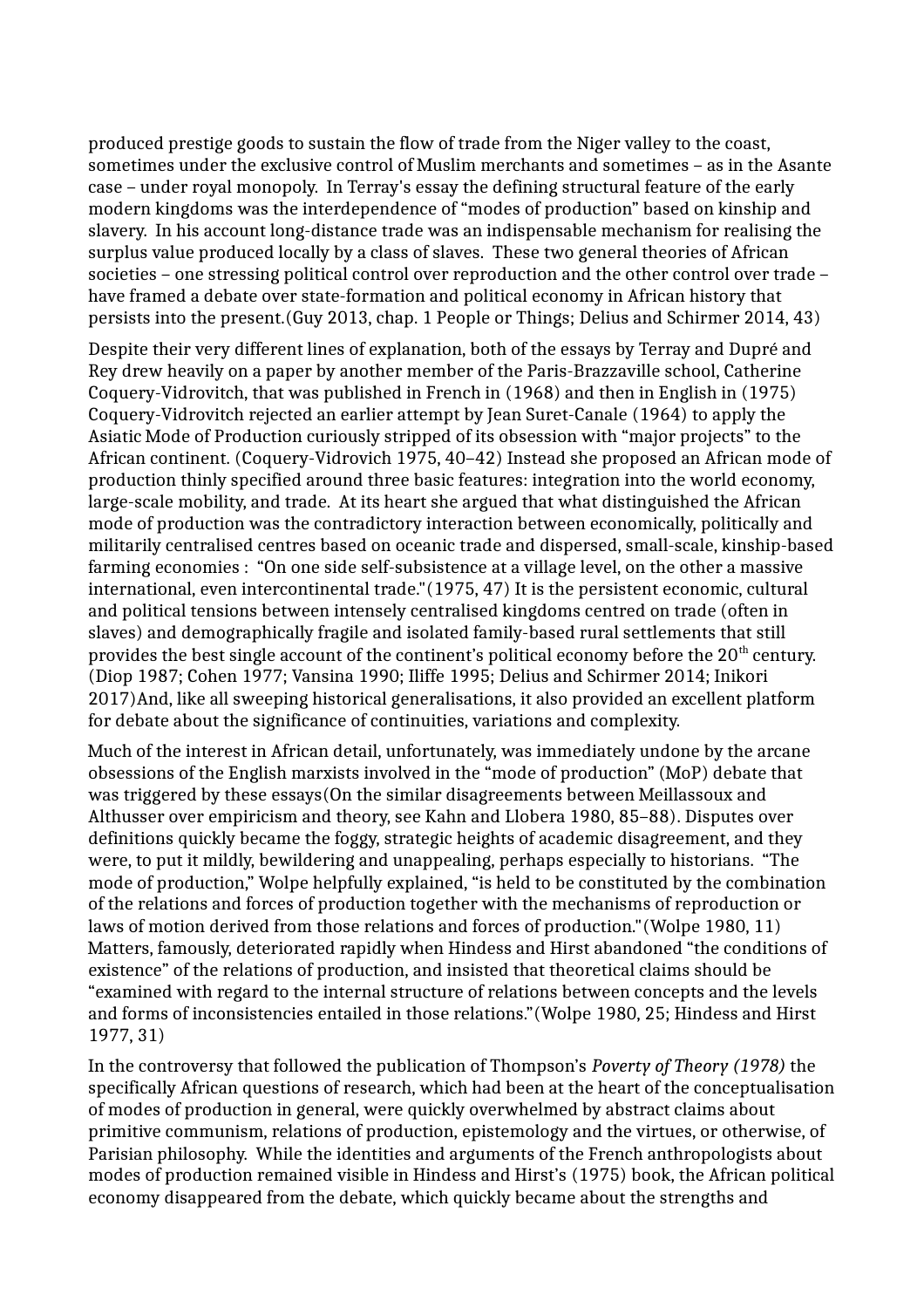weaknesses of English empiricism. This was despite Perry Anderson's forlorn attempts (1980, 65, 131) to soften Thompson's biblical condemnation of the Althusserian "blight of the mind" by pointing to the analytical strengths of Pierre-Philippe Rey's study of Congo, *Colonialisme.*  On both sides of the channel, especially for those unschooled in African history or anthropology, the results of the MoP debate cast a veil over the earlier debates over the defining features of African economics. In France the early regulationists, like Aglietta, were also beginning to insist on the study of "socially embedded" forms of class struggle and crises in the dominant capitalist economies – in the face of the "Althusserian structuralist account of the impersonal, quasi-automatic, self reproduction of a given mode of production."(Jessop 1995, 309; Aglietta 1979) But it would be a mistake to argue that the assault on generalising theory was confined to French or English historical materialism – it also came from within African studies itself.

## **The interior turn**

As anthropologists and historians examined the lineage and the household, and the relationships between them, in detail across the continent the commonalities assumed by the idea of the single mode of production unravelled in their hands. It was a synthesis of this research in *African Studies Review* by Jane Guyer (1981) that demonstrated the variety, complexity and ambiguity of the building blocks of the theory. Everyone agreed, as she put it, with Meillassoux's original research question: "How and with what what results do smallscale, autonomous, self-subsistent communities become open to domination and appropriation?"(1981, 94)But the answers were disconcertingly variable. In some societies, like the Zulu people studied by Jeff Guy, "high bridewealth contributed to state formation," whilst in others, following Vansina's work on the peoples of the "Congo, it was the enemy of it. (1981, 95) And as anthropologists and sociologists studied the formation of households across the continent they found many that bore no resemblance to the patriarchal family that provided the corner-stone of the single model. What emerged from the variety found in these studies was a preoccupation with the empirical details of local forms and this was contrasted, often explicitly, with the assumptions or stereotypes at the bedrock of the MoP. (1981, 102, 122)

Long before the ontological confusions of the new materiality, Africanist anthropologists observed the same kinds of confusions across the continent. And property rights, in particular, bore little resemblance to the simplified and fungible relationships that were common in the Atlantic economies. "Rights in people were acquired, transferred, accumulated, and transacted with rights in non-human resources of a variety of animate and inanimate kinds."This kind of systematic uncertainty was especially true for the most basic categories of marxist analysis: "It is far from clear, either for description or comparison," Guyer observed, "which relations constitute the relations of production, and even more profoundly, what is being produced?"(1981, 124) Under the weight of this complexity, the idea of a single mode – or even articulating multiple modes – of production began to seem increasingly naive, and Africanists turned to the paradoxes of historical change, and the politics of uncertainty.(J. L. Comaroff and Roberts 1981; Moore 1986; J. Comaroff and Comaroff 1991; Berry 1993; Guyer 2004)

Global comparativism, especially with the eurocentric flavour that motivated much of the Marxist debate, also fell out of favour amongst many Africanists. David William Cohen expressed this argument powerfully in his advocacy of a much tighter focus on the local : "The 'study' of large world processes and the effects upon Africa has become a judgemental discourse over cause and victim, and such study has left Africa no less ill economically; it has,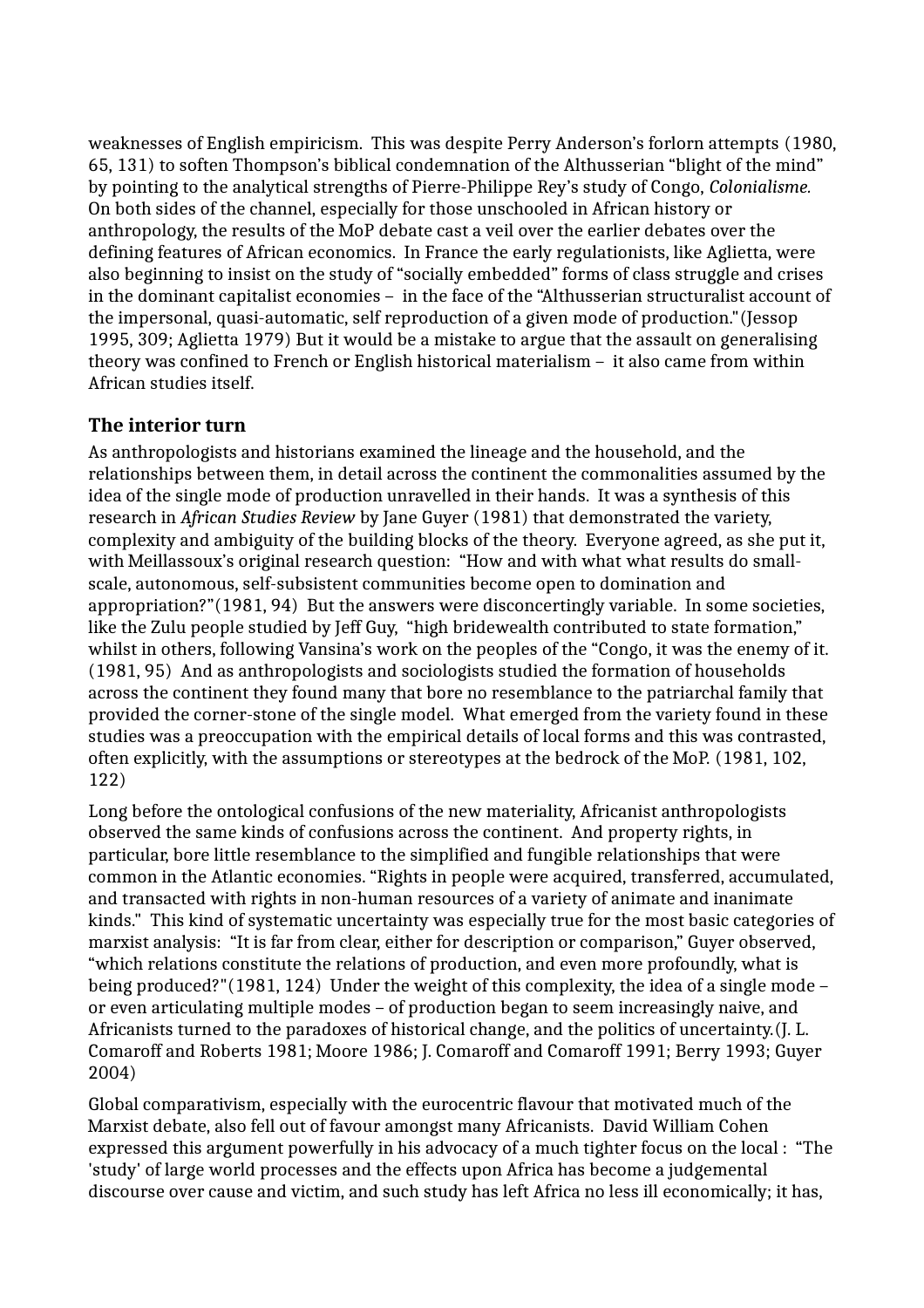however, left it noiseless, undifferentiated, uninteresting and unknown."(Cohen 1985, 225) The growing interest in interiority in African studies had many benefits, but one cost was certainly the relative intelligibility of the field for outsiders (this was sometimes described as a virtue amongst Africanists).

For *Economy and Society* the collapse of research on African political economy coincided with the decline in interest in the mode of production debate and the simultaneous rise in wide scholarly curiosity about Foucault and regulationism. But it was also connected to a much more narrowly-framed debate within the small circle of mostly South African scholars who were engaging Harold Wolpe's model of articulating modes of production. In September 1980, the Journal of Southern African Studies sponsored a large conference of historians and anthropologists at the University of Manchester to consider, appropriately, the crisis in anthropology. The most important speaker at the conference was Archie Mafeje, Monica Wilson's star student, and the author of the argument that anthropology was intrinsically "a child of imperialism." (Ranger and Murray 1981; Mafeje 1976, 327) Mafeje's own presentation to the conference was a restatement of the paper that he had published earlier. But he also offered trenchant commentaries from the floor including, memorably, a criticism of a paper presented by Mike Morris, author of a massive paper in E&S on the development of labour tenancy in South African farming, which casually – and with little conceptual or empirical support – claimed to be "an adaption of Rey's critical thoughts on the articulation of modes of production."(Morris 1976, 326)

At the conference Mafeje took Morris to task for his misreading of the French anthropologists and his understanding of African economics. The following year he published a fullydeveloped critique of Wolpe's edited book, *The Articulation of Modes of Production* (1980), a volume composed entirely of essays that had previously been published in E&S. Mafeje skirted the essays on Marxist theory, and focused his criticisms on Wolpe and Morris. He accused them of playing loose with the marxist concepts, of underestimating the anthropological significance of the lineage in South Africa and the French anthropologists' insights. He was especially critical of their characterisations of the obsessive investment in cattle. "If cattle among rural Africans in South Africa are neither means of production nor means of subsistence, what are they?," he asked: "It would seem that they can only be means of lineage reproduction."(1981, 127–29 Quote on 129)Against the arguments about the power and success of the mining industry and state-fostered white agriculture, Mafeje pointed to a "certain resilience on the part of the so-called pre-capitalist modes of production" and, anticipating the historiographical focus of the next two decades – he insisted that "their history is as important as that of capitalism." (1981, 131) He also reminded them (without acknowledging Stuart Hall's earlier criticisms) that racism was the key determinant of power after colonial conquest – a fact ignored by both accounts. (Hall 1980; Mafeje 1981, 133) The result was an inadequate explanatory framework and a conceptual dead-end for marxism. "The only way to avoid such absurdities," Mafeje insisted, "is to submit that a social formation is not an articulation of modes of production but rather a nexus of economic, political and ideological instances."(1981, 136)

His review also made another telling point, which, in the long run has proven as important as the conceptual attack on MoP. He accused the marxists of not understanding the basic facts of their own society: using "texts which are largely divorced from context"; lacking their own "idiographic knowledge" they were forced to rely on the "liberals whose empiricisms is a guarantee for doing field work." And, with sweet irony for the organisers of a conference on the crisis in anthropology, he insisted that marxist theorising had to be built on ethnography. "If for a long time Marxists have disdained field work either because they associated abstract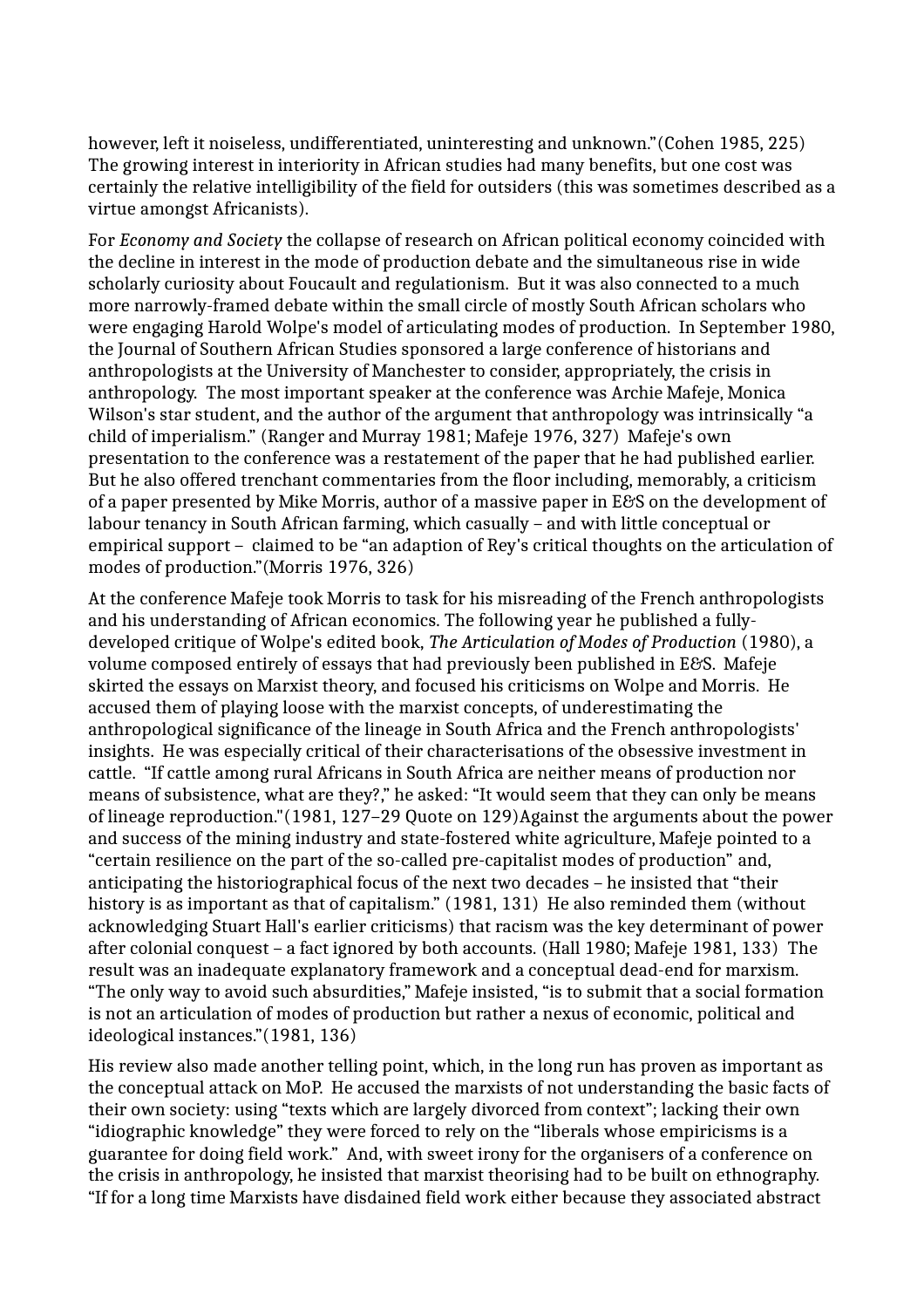theory with superior knowledge or because they could take for granted the context of their texts," he insisted, "that separation is no longer tenable."(1981, 137)

For South African historians – especially those that shaped the explosion of social history in the 1980s – Mafeje's intervention marked a distinct movement towards the idiographic. This was, in part, driven by the newly accessible  $19<sup>th</sup>$  century archives, but, especially in the 1980s – and in parallel with Cohen's endorsement of the local and the particular – it was a turn to fieldwork, to oral history and individual African informants as the source of evidence and arguments. "All of us spent prolonged periods living in rural areas," has Delius recently explained: "I spent many hours in conversation with the individuals who had taken me under their wing. These exchanges, along with the number of life history interviews I conducted, opened my eyes to historical processes in the twentieth century that were entirely absent from the established literature."(Delius 2017, 10) This turn to what can playfully (and accurately) be called the "battered road" methodology, produced rich and complex forms of conceptualisation and explanation – especially around marxist ideas of class – that mimicked Guyer's analysis of lineage and household.(Breckenridge 2004 for a discussion of this work)

The turn to the local and the ethnographic in the social sciences, and especially in history, also marked an explicit turn to provincial and interior explanations of transformation, and a conspicuous shyness about global and comparative theorising. The combination of Thompson's denunciation, Guyer's meticulous unravelling and Mafeje's empirical criticisms left little enthusiasm for the MoP debate, or, indeed, for other broad conceptual arguments about African political economy. This rejection of the theory of MoP was general across the field of African Studies, and even more marked amongst the north American historians than the South Africans that Wolpe might have anticipated as students.(See the special issue of the Canadian Journal of African Studies, particularly the essays by Alpers 1985; Kitching 1985; Klein 1985; Macgaffey 1985; Newbury 1985). It was the inward focus amongst the specialists in African studies after 1980 that accounts for the declining mutual interest in comparative political economy. An enormous amount was learned about African histories and societies in the decades that followed, but – as many of the critics had anticipated – abandoning the debates about African modes of production also produced a powerful gravitational reaction towards particularism, much of which was simply unintelligible to non-specialists.(Guyer 1981, 125; Alpers 1985; Macgaffey 1985)

### **Histories of African Capitalism**

If the workaday research of Africanist social science mostly abandoned concern for global models and comparative structures – a shift visible in the proliferation and success of subregional journals of inter-disciplinary social science – the field itself did not entirely abandon the project of producing continental syntheses. Many of the most influential monographs produced in this period framed broad analyses that applied to the modern history of the entire continent.(Iliffe 1983; Freund 1984; Sender and Smith 1986; Thornton 1992; Zeleza 1993; Iliffe 1995; Mamdani 1996; Cooper 2002; Guyer 2004; Cooper 2014) The same is even more obviously true of the most recent work on specific themes of African political economy produced in the metropolitan universities(Lovejoy 2011; Hecht 2012; Young 2012; Boone 2014; Brautigam 2015). Here there is an evident contrast with Africanbased scholarship, which – other than in the politics of knowledge production – tends to address national and subcontinental research and to be hesitant about wider generalisations. These synthetic studies do an impressive job of analyzing the dense and voluminous empirical research, and they provide a clear basis for shared structural features of capitalism on the continent over the last two hundred years.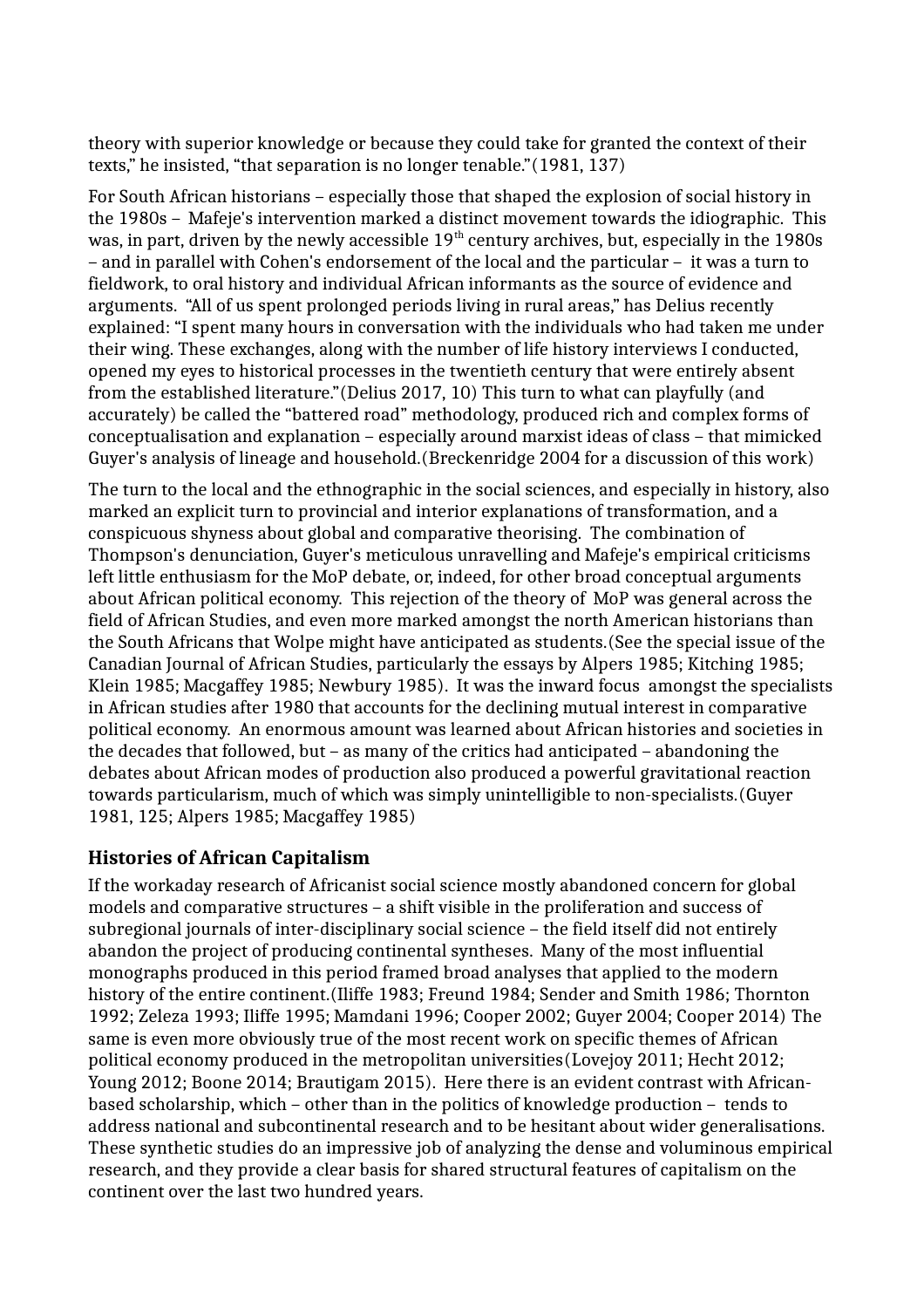A dozen distinctive features of what we can call African capitalism have emerged from this work. The most important is that the long-term economic and political history of the continent has been profoundly shaped by demography. Historians debate the causes, patterns and effects of these changes (Thornton 1977; Iliffe 1989, 1995; Thornton 1992; Manning 2014; Zeleza 1993; Jerven 2014), but there is little doubt that very low population densities in the  $18<sup>th</sup>$  and  $19<sup>th</sup>$  centuries constrained elites' abilities to extract resources from their subordinates, diminished the value of other resources, especially land, and prioritised (as the French marxists had insisted) control over human reproduction. Paradoxically, it also nurtured forms of slavery. "For a would-be king or dominant class, enrichment via escalated exploitation of local people was a dangerous endeavor," Cooper observed recently: "Bringing in outsiders— slaves for example— was a more attractive option and a major factor in both Sahelian Africa and the coastal kingdoms of West Africa." (Cooper 2014, 29) The oceanic slave trade meant that Africans were intensively exposed to Atlantic capitalism from its very beginning and as Eric Williams – and many others – have shown, they were instrumental in its global success. (Rodney 1972; Amin 1972; Inikori 2002, chap. 7; Thornton 1992; Cooper 2014, 26–28).

The slave trade also constrained emerging forms of market capitalism that had been fostered by long-distance trade. "The commercializing process suffered a fatal blow in the roughly 200 years from the mid-seventeenth to the mid-nineteenth century, during which the export of captives to the Americas overwhelmingly dominated West Africa's overseas trade," Inikori argued (drawing on Kea's work on the early modern Gold Coast) : "The two main drivers of the process in the preceding half millennium, population growth, and commodity production for export, were severely attacked."(2017, 7; Kea 1982; Austin 2008a, 616). In many parts of the continent – especially in the settler colonies in north, east, central and southern Africa, capitalism arrived with considerable violence, and coercion was important to its extension and preservation (Legassick 1974; Marks and Trapido 1979; Zeleza 1993; Young 1994; See Iliffe 1983, chap. 2; J. Comaroff and Comaroff 1991, and 1997 for contradictory analysis). Nevertheless, in many regions self-consciously progressive African farmers and elites responded successfully to the development of colonially protected markets at the end of the 19th century (Iliffe 1983, chap. 2; Hill 1963; McCaskie 1983, 1986; Austin 1987; Etherington 1978; Bundy 1979; Keegan 1986).

Colonialism also encouraged industrial wage labour on an impressive scale, especially in mining where the richly-capitalised industries in Zambia, Congo and South Africa became engines for an ambitious and experimental capitalist modernity. But the same political arrangements that encouraged migration to the mines also blocked progressives' attempts to establish private property rights in land, and they effectively denied all Africans full citizenship under the common law.(Breckenridge 2016) State control over access to land has, instead, become a key source of power, and for mobilizing political constituencies; until recently most Africans were denied access to formal credit by racial taboos and the absence of legal collateral.(Boone 2014; Branch 2011; Shipton 2009; Matondi 2012; James 2015) The result, everywhere including in South Africa – as Colin Leys complained – was a limited and uneven capitalist social transformation hemmed around by carefully protected forms of communal property and customary law. This arrangement survived because it worked. It was politically dangerous and culturally difficult to foster private property rights, and the budgetary constraints on colonial government effectively prevented the administrative upheaval required to make a full transformation worthwhile. (Wolpe 1972; Iliffe 1983;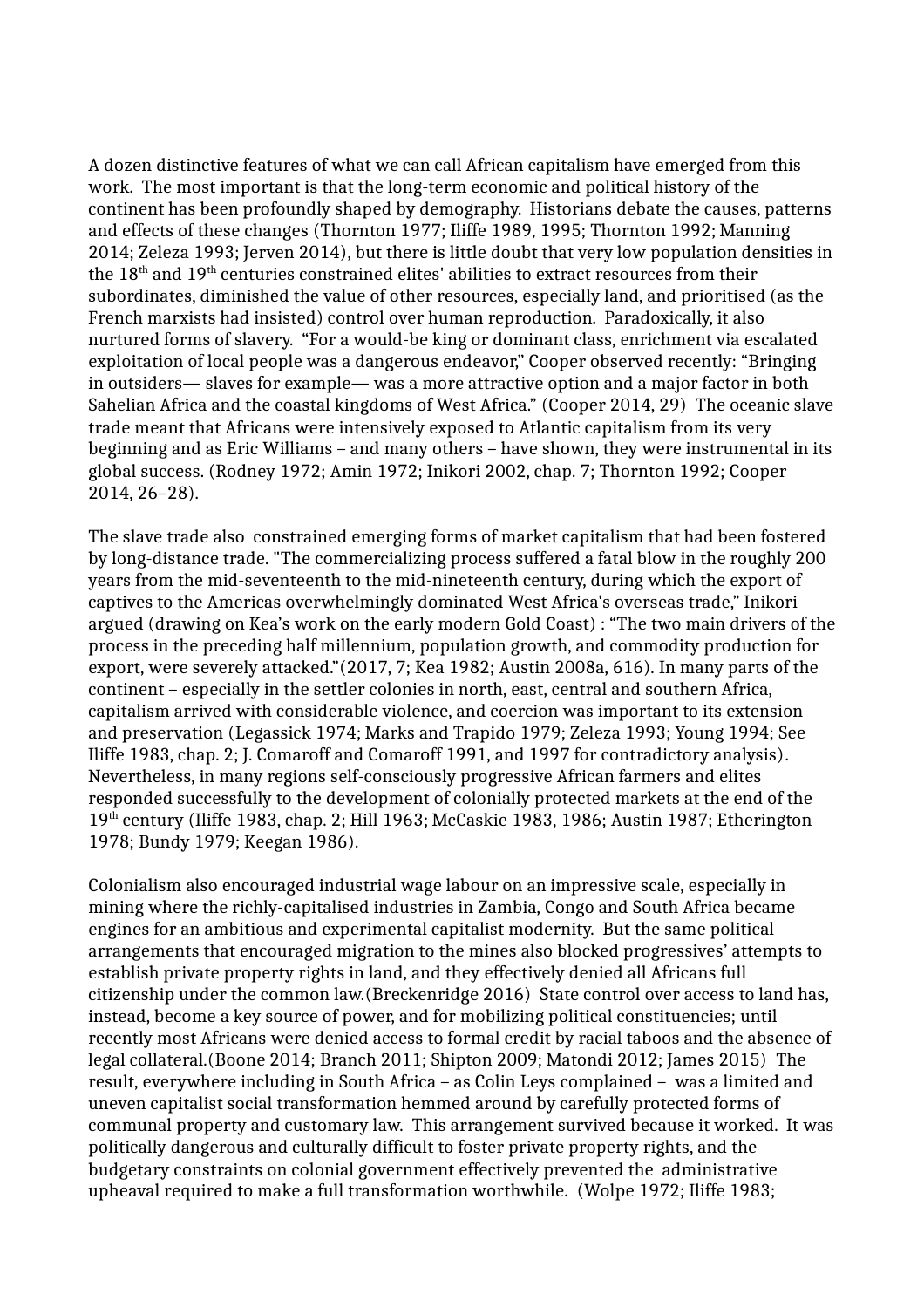#### Cooper 1987; Berry 1993; Mamdani 1996; Cooper 1996; Guyer 2004)

Another imperative constraining capitalist transformation was the dominance of what Bayart has called extraversion – the fact that the most important sources of revenues on the continent, from the trade in slaves and gold to the contemporary trade in oil and gas, have been realised at the point of exchange with the global economy and accumulated off-shore (Bayart 2000; Cooper 2002) The long history of fraught dependence on the international economy has also had strong effects on money itself. African economies have been denominated, in the first instance, by a large number of physical currencies over the last two centuries. Many of them have not been interchangeable, in the long run devaluation and inflation have made them all poor instruments for preserving value and states have regularly sought to escape debts or fiscal crises by abolishing and replacing the existing money supply. This capricious fluidity, and the variable floods of cash in and out of the region have encouraged the proliferation of conversion rituals and institutions of social ranking and obligation that work to convert private accumulation in to public relationships.(Breckenridge 1995; Arhin 1995; Ekejiuba 1995; Manuh 1995; Guyer 2004; Barber 2007)

The legal and monetary limits on African capitalism have been quickened by the limits on physical infrastructures. At least since Walter Rodney's *How Europe Underdeveloped Africa*, scholars have pointed out the social, geographical and, especially, the transport and communications constraints on capitalism and the state. In his most recent work on this, Cooper points specifically to the unmanageable burden posed by the continent's infrastructure deficit (Rodney 1972; Herbst 2000; Cooper 2002; Assie-Lumumba 2007, chap. 6; Cooper 2014) Until very recently gaining access to and control over state positions has been the main strategy of accumulation for post-colonial elites. (Freund 1984; Bayart 1993; Chabal and Daloz 1999; Mbembé 2001, chaps. 1–2; See Mkandawire 2013 for a critique). This scramble for a diminishing number of state-supported formal jobs in the bureaucracy and parastatal monopolies has been inflamed by the demographic upheaval of the last halfcentury. Branch has made this point for Kenya, but it is generally true across the continent, including in South Africa. "There were approximately 4 million Kenyans in 1950, but there are 40 million today," he notes. "The story of Kenyan politics after independence is, then, the story of politics in a time of demographic explosion."(Branch 2011, 40; Iliffe 1995, 250–51)

These characteristics are of course all present in some way in all economies, even if they have often been confined to marginal geographical and racially defined subregions. They are also, clearly, increasingly and surprisingly part of the ordinary life of the citizens who live in the most prosperous parts of the world. In this sense modernity, as the Comaroffs have observed, can be productively understood "from its undersides"(J. Comaroff and Comaroff 2012, 117) and African economies, in particular, have something important to offer to global comparisons. It is, however, especially interesting that this combination of structural features applies generally across the continent – at least until quite recently. This provides a compelling basis – at least for those who think such generalisations are useful and important – for conceptualising a form of capitalism specific to the continent and its history.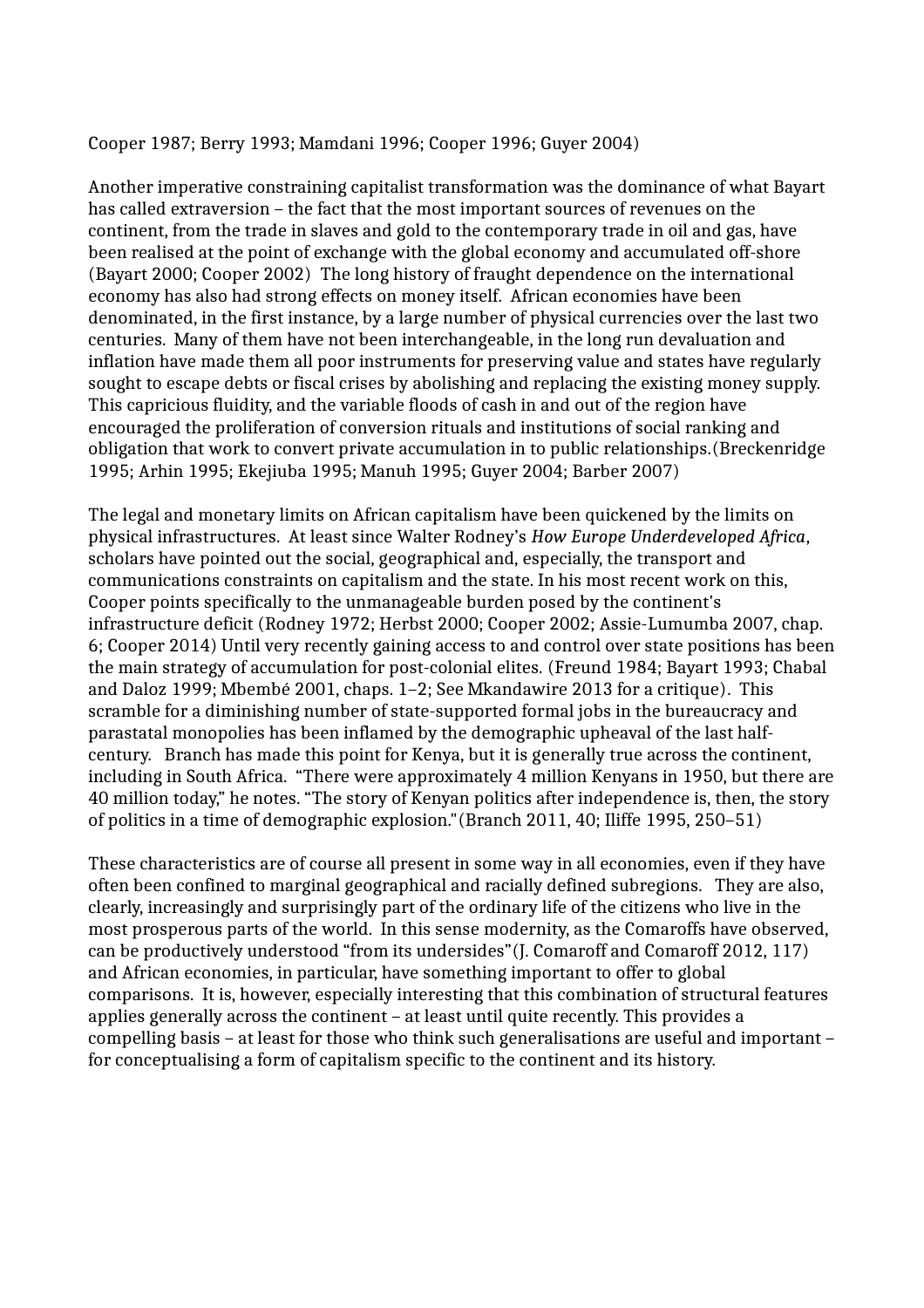- Acemoglu, Daron, Simon Johnson, and James A. Robinson. 2001. "The Colonial Origins of Comparative Development: An Empirical Investigation." *The American Economic Review* 91 (5): 1369–1401.
- ———. 2002. "An African Success Story: Botswana." http://papers.ssrn.com/sol3/papers.cfm? abstract\_id=304100.
- Acemoglu, Daron, and James Robinson. 2012. *Why Nations Fail: The Origins of Power, Prosperity, and Poverty*. Crown Business.
- Adebanwi, Wale, and Ebenezer Obadare. 2010. *Encountering the Nigerian State*. Africa Connects. Palgrave Macmillan. http://gen.lib.rus.ec/book/index.php? md5=6A42A38C6E20DF71A72902CD32E6F3E3.
- Aglietta, Michel. 1979. *A Theory of Capitalist Regulation: The US Experience*. Translated by David Fernbach. Radical Thinkers. London: Verso.
- Aglietta, Michel, and Régis Breton. 2001. "Financial Systems, Corporate Control and Capital Accumulation." *Economy and Society* 30 (4): 433–466.
- Aker, Jenny C., and Joshua E. Blumenstock. 2015. "The Economic Impacts of New Technologies in Africa," July. https://doi.org/10.1093/oxfordhb/9780199687107.013.021.
- Aker, Jenny C., and Isaac M. Mbiti. 2010. "Mobile Phones and Economic Development in Africa." *The Journal of Economic Perspectives* 24 (3): 207–32.
- Alpers, Edward A. 1985. "'Saving Baby From The Bath Water.'" *Canadian Journal of African Studies / Revue Canadienne Des Études Africaines* 19 (1): 17–18. https://doi.org/10.1080/00083968.1985.10804090.
- Amin, Samir. 1972. "Underdevelopment and Dependence in Black Africa—origins and Contemporary Forms." *The Journal of Modern African Studies* 10 (04): 503–524.
- Anderson, Perry. 1980. *Arguments Within English Marxism*. 2nd ed. Verso. http://gen.lib.rus.ec/book/index.php?md5=EE49D47057533A2E5686E1E842F66A32.
- Arhin, Kwame. 1995. "4 Monetization and the Asante State." In *Money Matters: Instability, Values and Social Payments in the Modern History of West African Communities*, edited by Jane I Guyer, 97–110. Social History of Africa. Portsmouth NH: Heinemann.
- Assie-Lumumba, N'dri T. 2007. *Higher Education in Africa. Crises, Reforms and Transformation*. African Books Collective.
- Austin, Gareth. 1987. "The Emergence of Capitalist Relations in South Asante Cocoa-Farming, C. 1916–33." *The Journal of African History* 28 (02): 259–279. https://doi.org/10.1017/S0021853700029777.
- ———. 2007. "Reciprocal Comparison and African History: Tackling Conceptual Eurocentrism in the Study of Africa's Economic Past." *African Studies Review* 50 (3): 1–28. https://doi.org/10.1353/arw.2008.0009.
- ———. 2008a. "Resources, Techniques, and Strategies South of the Sahara: Revising the Factor Endowments Perspective on African Economic Development, 1500–20001." *The Economic History Review* 61 (3): 587–624.
- ———. 2008b. "The 'Reversal of Fortune' Thesis and the Compression of History: Perspectives from African and Comparative Economic History." *Journal of International Development* 20 (8): 996–1027.
- ———. 2015. "African Economic History in Africa." *Economic History of Developing Regions* 30 (1): 79–94. https://doi.org/10.1080/20780389.2015.1033686.

Barber, Karin. 2007. "When People Cross Thresholds." *African Studies Review* 50 (2): 111–23.

- Barry, Andrew, and Don Slater. 2002a. "Introduction: The Technological Economy." *Economy and Society* 31 (2): 175–93.
- ———. 2002b. "Technology, Politics and the Market: An Interview with Michel Callon." *Economy and Society* 31 (2): 285–306. https://doi.org/10.1080/03085140220123171.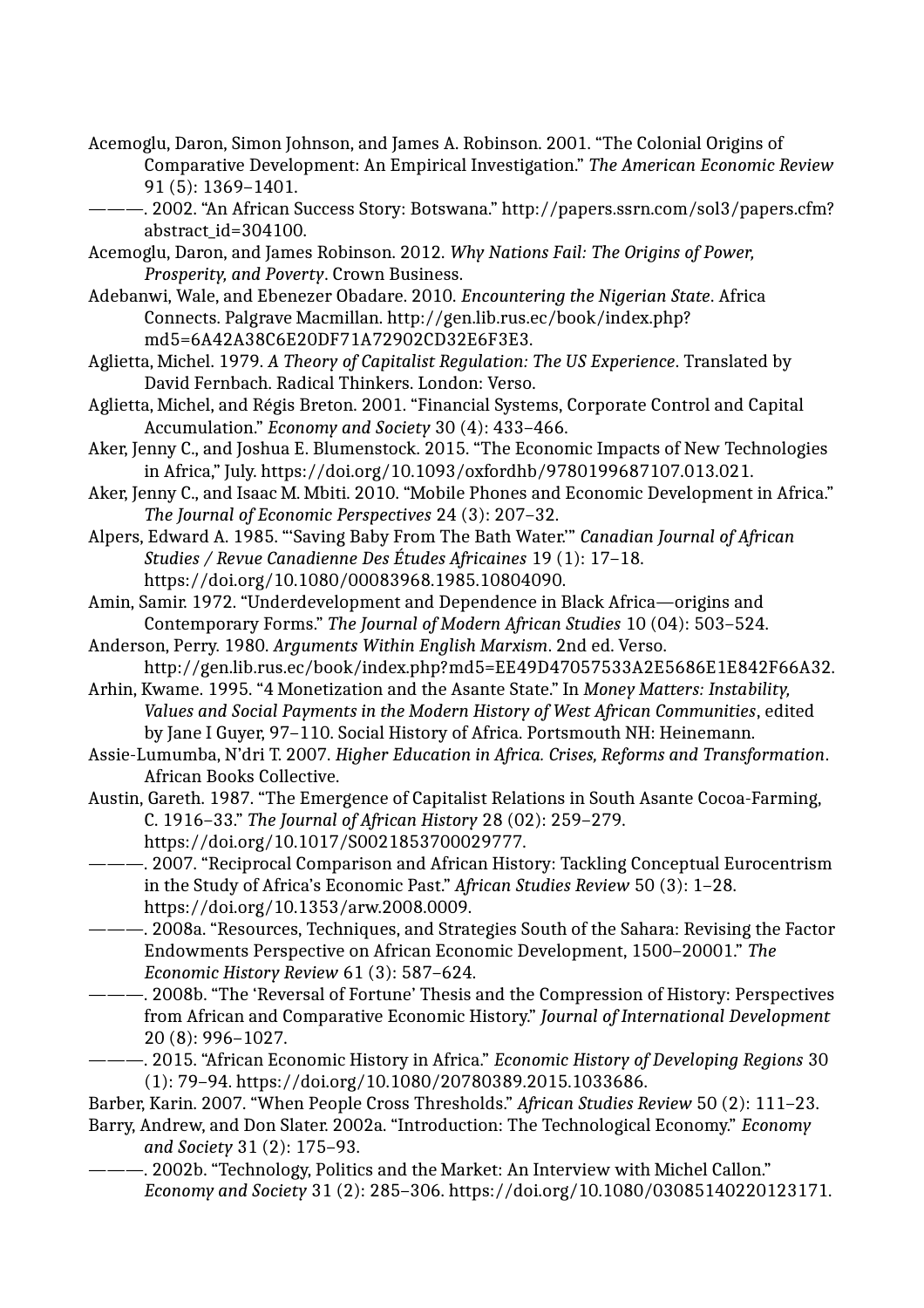- Bates, Robert H. 2008. *When Things Fell Apart: State Failure in Late-Century Africa*. Cambridge: Cambridge. http://scholar.harvard.edu/rbates/publications/when-things-fell-apartstate-failure-late-century-africa.
- Bayart, Jean-Francois. 1993. *The State in Africa: The Politics of the Belly*. London: Longman.
- ———. 2000. "Africa in the World: A History of Extraversion." *African Affairs* 99 (395): 217– 67. https://doi.org/10.1093/afraf/99.395.217.
- Berndt, Christian. 2015. "Behavioural Economics, Experimentalism and the Marketization of Development." *Economy and Society* 44 (4): 567–91. https://doi.org/10.1080/03085147.2015.1043794.
- Berry, Sara. 1993. *No Condition Is Permanent: The Social Dynamics of Agrarian Change in Sub-Saharan Africa*. Madison WI: University of Wisconsin Press.
- Boone, Catherine. 2014. *Property and Political Order in Africa: Land Rights and the Structure of Politics*. Cambridge Studies in Comparative Politics. New York: Cambridge University Press.
- Boyer, Robert. 2000. "Is a Finance-Led Growth Regime a Viable Alternative to Fordism? A Preliminary Analysis." *Economy and Society* 29 (1): 111–145.
- ———. 2005. "How and Why Capitalisms Differ." *Economy and Society* 34 (4): 509–557.
- Bracking, Sarah. 2012. "Secrecy Jurisdictions and Economic Development in Africa: The Role of Sovereign Spaces of Exception in Producing Private Wealth and Public Poverty." *Economy and Society* 41 (4): 615–37.
	- https://doi.org/10.1080/03085147.2012.661622.
- Branch, Daniel. 2011. *Kenya: Between Hope and Despair, 1963-2011*. Yale University Press. Brautigam, Deborah. 2015. *Will Africa Feed China?* Oxford ; New York: Oxford University Press.
- Breckenridge, Keith. 1995. "'Money with Dignity': Migrants, Minelords and the Cultural Politics of the South African Gold Standard Crisis, 1920-33." *The Journal of African History* 36 (2): 271–304.
- ———. 2004. "Promiscuous Method: The Historiographical Effects of the Search for the Rural Origins of the Urban Working Class in South Africa." *International Labor and Working-Class History* 65: 26–49.
- ———. 2014. *Biometric State: The Global Politics of Identification and Surveillance in South Africa, 1850 to the Present*. Cambridge: Cambridge University Press.
- ———. 2016. "African Progressivism, Land and Law : Rereading Plaatje's Native Life in South Africa Primary Tabs." In *Sol Plaatje's Native Life in South Africa : Past and Present*, edited by Brian Willan, Bhekizizwe Peterson, and Janet Remmington, 175–95. Johannesburg: Wits University Press.
- Bundy, Colin. 1979. *Rise and Fall of the South African Peasantry*. Cape Town: David Philip: Cape Town: David Philip.
- Çalışkan, Koray, and Michel Callon. 2009. "Economization, Part 1: Shifting Attention from the Economy towards Processes of Economization." *Economy and Society* 38 (3): 369–398.
	- ———. 2010. "Economization, Part 2: A Research Programme for the Study of Markets." *Economy and Society* 39 (1): 1–32.
- Callon, Michel, Cécile Méadel, and Vololona Rabeharisoa. 2002. "The Economy of Qualities." *Economy and Society* 31 (2): 194–217. https://doi.org/10.1080/03085140220123126.
- Castells, Manuel. 1996. *The Rise of the Network Society*. The Information Age: Economy, Society, and Culture. Oxford: Blackwell.
- Chabal, Patrick, and Jean-Pascal Daloz. 1999. *Africa Works: Disorder as Political Instrument*. Oxford: James Currey.
- Cohen, David William. 1977. *Womunafu's Bunafu: A Study of Authority in a Nineteenth-Century African Community*. Princeton: Princeton University Press.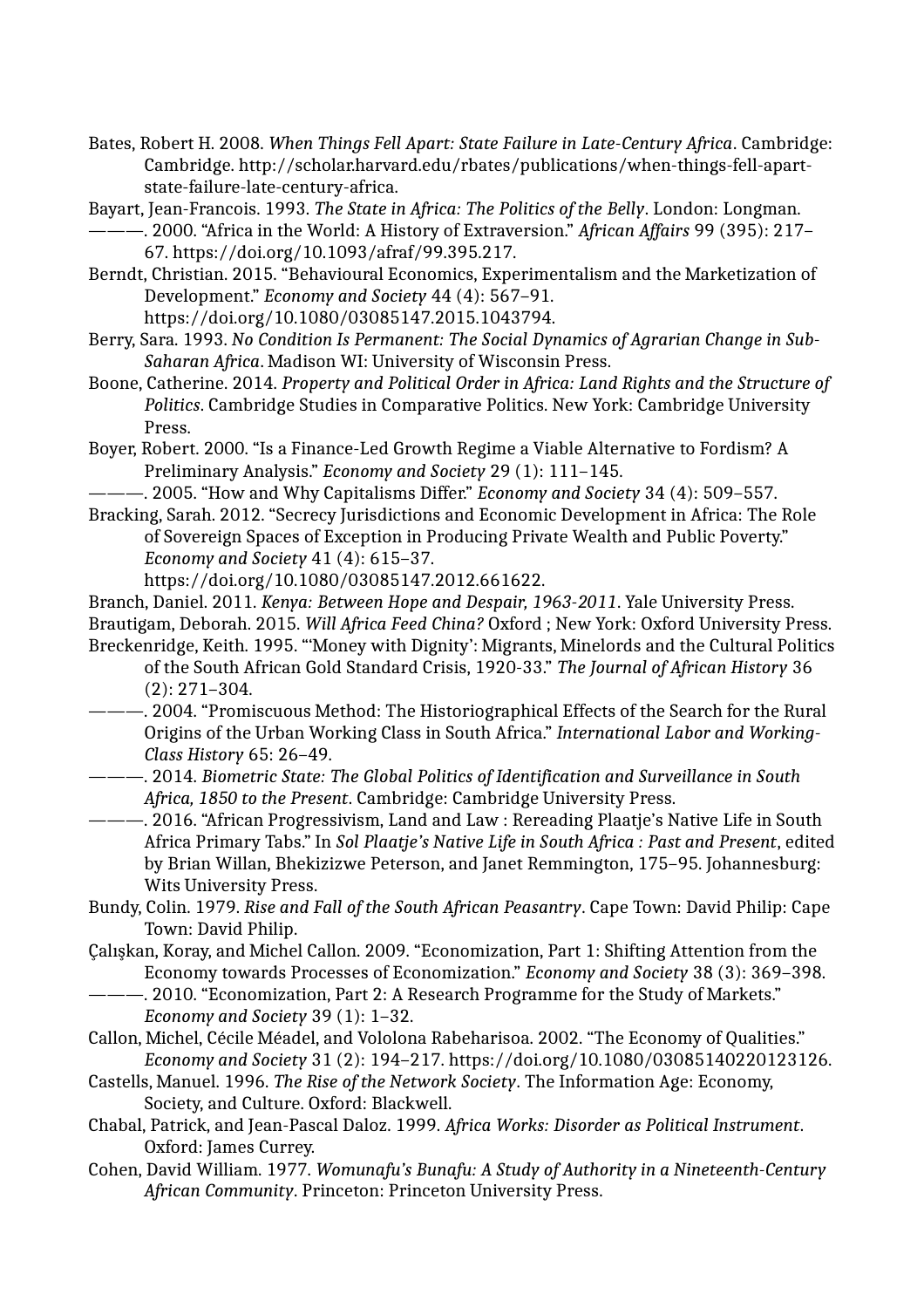- ———. 1985. "Doing Social History from Pim's Doorway." In *Reliving the Past : The Worlds of Social History*, edited by Olivier Zunz, 191–235. Chapel Hill: The University of North Carolina Press.
- Cohen, David William, and ES Atieno Odhiambo. 2004. *The Risks of Knowledge: Investigations into the Death of the Hon. Minister John Robert Ouko in Kenya, 1990*. Ohio University Press.
- Comaroff, Jean, and John L Comaroff. 1991. *Of Revelation and Revolution: The Dialectics of Modernity on a South African Frontier*. Vol. 1. Chicago: University of Chicago Press.
- ———. 1997. *Of Revelation and Revolution: Christianity, Colonialism, and Consciousness in South Africa*. Vol. 2. Chicago: Chicago University Press.
- ———. 2012. "Theory from the South: Or, How Euro-America Is Evolving Toward Africa." *Anthropological Forum* 22 (2): 113–31.
	- https://doi.org/10.1080/00664677.2012.694169.
- Comaroff, John L, and Jean Comaroff. 1989. "The Colonization of Consciousness in South Africa." *Economy and Society* 18 (3): 267–96. https://doi.org/10.1080/03085148900000013.
- Comaroff, John L, and Simon Roberts. 1981. *Rules and Processes: The Cultural Logic of Dispute in an African Context*. Chicago: University of Chicago Press.
- Coombs, Nathan. 2016. "What Is an Algorithm? Financial Regulation in the Era of High-Frequency Trading." *Economy and Society* 45 (2): 278–302. https://doi.org/10.1080/03085147.2016.1213977.
- Cooper, Frederick. 1987. *On the African Waterfront: Urban Disorder and the Transformation of Work in Colonial Mombasa*. New Haven: Yale University Press.
- ———. 1996. *Decolonization and African Society: The Labor Question in French and British Africa*. Cambridge: Cambridge University Press.
- ———. 2002. *Africa Since 1940: The Past of the Present*. Cambridge: Cambridge University Press.
- ———. 2014. *Africa in the World : Capitalism, Empire, Nation-State*. Harvard University Press.
- Coquery-Vidrovich, Catherine. 1975. "Research On an African Mode of Production." *Critique of Anthropology* 2 (4–5): 38–71. https://doi.org/10.1177/0308275X7500100402.
- Coquery-Vidrovitch, Catherine. 1968. "L'échec d'une Tentative Économique: L'impôt de Capitation Au Service Des Compagnies Concessionnaires Du 'Congo Français' (1900- 1909)." *Cahiers d'Études Africaines* 8 (29): 96–109.
- Crouch, Colin, Martin Schröder, and Helmut Voelzkow. 2009. "Regional and Sectoral Varieties of Capitalism." *Economy and Society* 38 (4): 654–78. https://doi.org/10.1080/03085140903190383.
- Currie, Kate, and Larry Ray. 1986. "On The Class Location Of Contract Farmers In The Kenyan Economy." *Economy and Society* 15 (4): 445–75. https://doi.org/10.1080/03085148600000002.
- Deeg, Richard. 2009. "The Rise of Internal Capitalist Diversity? Changing Patterns of Finance and Corporate Governance in Europe." *Economy and Society* 38 (4): 552–79. https://doi.org/10.1080/03085140903190359.
- Delius, Peter. 2017. "EP Thompson, 'Social History', and South African Historiography, 1970– 90." *The Journal of African History* 58 (01): 3–17. https://doi.org/10.1017/S0021853716000670.
- Delius, Peter, and Stefan Schirmer. 2014. "Order, Openness, and Economic Change in Precolonial Southern Africa: A Perspective from the Bokoni Terraces." *The Journal of African History* 55 (01): 37–54. https://doi.org/10.1017/S0021853713000844.
- Dethier, Jean-Jacques. 2015. "Infrastructure in Africa," July.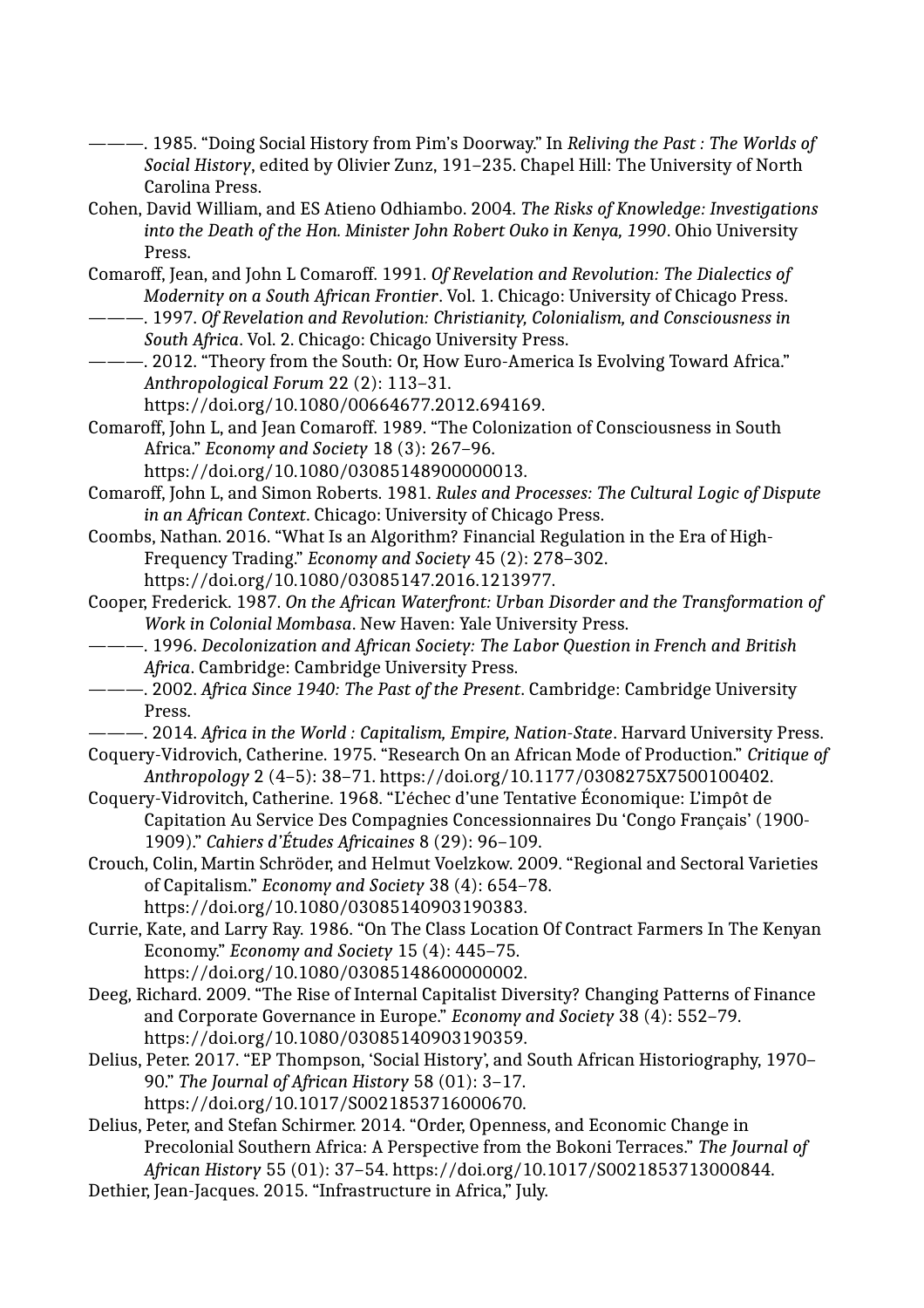https://doi.org/10.1093/oxfordhb/9780199687107.013.022.

- Diop, Cheikh Anta. 1987. *Precolonial Black Africa: A Comparative Study of the Political and Social Systems of Europe and Black Africa, from Antiquity to the Formation of Modern States*. Westport, Conn: L. Hill.
- Dupré, Georges, and Pierre-Philippe Rey. 1973. "Reflections on the Pertinence of a Theory of the History of Exchange." *Economy and Society* 2 (2): 131–63. https://doi.org/10.1080/03085147300000007.
- Ekejiuba, Felicia. 1995. "6 Currency Instability and Social Payments Among the Igbo of Eastern Nigeria, 1890 - 1990." In *Money Matters: Instability, Values and Social Payments in the Modern History of West African Communities*, edited by Jane I Guyer, 133–61. Social History of Africa. Portsmouth NH: Heinemann.
- Etherington, Norman. 1978. *Preachers Peasants and Politics in Southeast Africa, 1835-1880*. London: Royal Historical Society.
- Ferguson, James. 2005. "Seeing like an Oil Company: Space, Security, and Global Capital in Neoliberal Africa." *American Anthropologist* 107 (3): 377–83.
- Fine, Ben, and Zavareh Rustomjee. 1996. *The Political Economy of South Africa: From Minerals-Energy Complex to Industrialisation*. C. Hurst & Co. Publishers.
- Freund, Bill. 1984. *The Making of Contemporary Africa: The Development of African Society since 1800*. London: Macmillan.
- -. 2012. "The South African Developmental State and the First Attempt to Create a National Health System: Another Look at the Gluckman Commission of 1942–1944." *South African Historical Journal* 64 (2): 170–86. https://doi.org/10.1080/02582473.2011.640708.
- ———. 2013. "A Ghost from the Past: The South African Developmental State of the 1940s." *Transformation: Critical Perspectives on Southern Africa* 81 (1): 86–114. https://doi.org/10.1353/trn.2013.0007.
- Guy, Jeff. 2013. *Theophilus Shepstone and the Forging of Natal*. Pietermaritzburg: UKZN Press.
- Guyer, Jane I. 1981. "Household and Community in African Studies." *African Studies Review* 24 (2–3): 87–138. https://doi.org/10.2307/523903.
- ———. 2004. *Marginal Gains: Monetary Transactions in Atlantic Africa*. Chicago, Ill.: University of Chicago Press.
- Hall, Stuart. 1980. "Race, Articulation, and Societies Structured in Dominance." In *Sociological Theories : Race and Colonialism*, 305–44. Paris: UNESCO Publishing. http://books.google.co.za/books?

hl=en&lr=&id=ceev2zRrKBgC&oi=fnd&pg=PA16&dq=stuart+hall+articulation&ots=ky bDI9hCtQ&sig=sCbn3d7ZYFkzeSPOR2DFwv7fcFQ.

- Hart, Keith. 1973. "Informal Income Opportunities and Urban Employment in Ghana." *The Journal of Modern African Studies* 11 (1): 61–89.
- Hart, Keith, and Vishnu Padayachee. 2013. "A History of South African Capitalism in National and Global Perspective." *Transformation: Critical Perspectives on Southern Africa* 81 (1): 55–85. https://doi.org/10.1353/trn.2013.0004.
- Hecht, Gabrielle. 2012. *Being Nuclear: Africans and the Global Uranium Trade*. The MIT Press.
- Herbst, Jeff. 2000. *States and Power in Africa: Comparative Lessons in Authority and Control*. Princeton University Press.
- Hill, Polly. 1963. *The Migrant Cocoa-Farmers of Southern Ghana; a Study in Rural Capitalism*. Cambridge [Eng.]: University Press.
- Hindess, Barry, and Paul Hirst. 1977. *Mode of Production and Social Formation: An Auto-Critique of Pre-Capitalist Modes of Production*. 1st ed. Palgrave Macmillan UK. http://gen.lib.rus.ec/book/index.php?md5=9935301c3149093bbc3b4eeff7f975bf.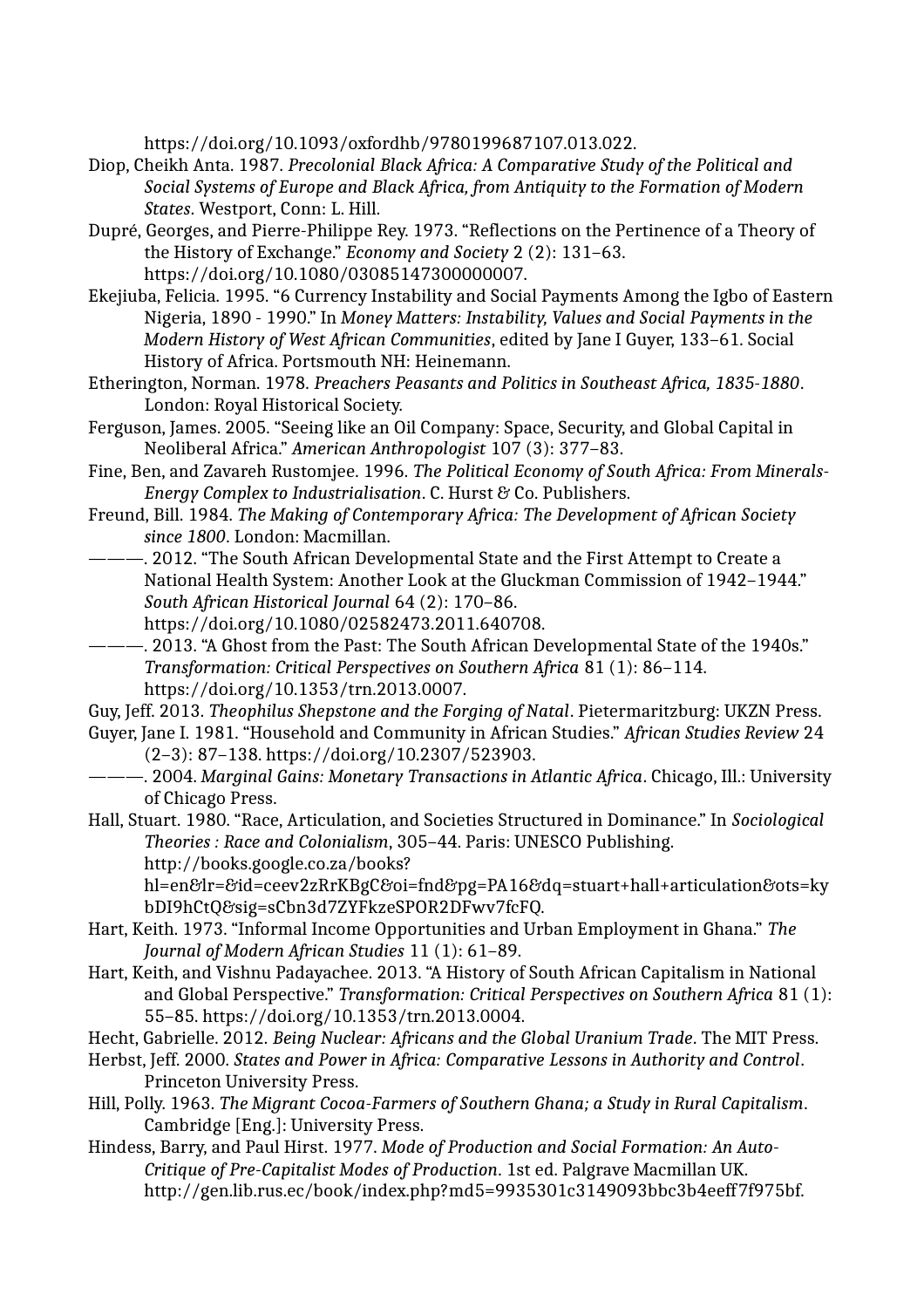Hindess, Barry, and Paul Q Hirst Hirst. 1975. *Pre-Capitalist Modes of Production*. Taylor & Francis.

Hoeffler, Anke. 2015. "The Economics of Violent Conflict and War in Africa." In . http://www.oxfordhandbooks.com/view/10.1093/oxfordhb/9780199687114.001.00 01/oxfordhb-9780199687114-e-15.

Hughes, N., and S. Lonie. 2007. "M-PESA: Mobile Money for the 'Unbanked' Turning Cellphones into 24-Hour Tellers in Kenya." *Innovations: Technology, Governance, Globalization* 2 (1– 2): 63–81.

Iliffe, John. 1983. *Emergence of African Capitalism*. Minneapolis: Minnesota University Press.

- ———. 1989. "The Origins of African Population Growth." *The Journal of African History* 30 (01): 165–169.
- ———. 1995. *Africans: The History of a Continent*. Cambridge: Cambridge Univ Pr.

Inikori, Joseph E. 2002. *Africans and the Industrial Revolution in England: A Study in International Trade and Economic Development*. Cambridge University Press. https://books.google.co.za/books?

hl=en&lr=&id=IRJDv5tmF1MC&oi=fnd&pg=PP2&dq=inikori&ots=1fsro6Fys\_&sig=ni2rZ1K3nOFhdQuZkb90rY5y50.

- ———. 2017. "The Development of Capitalism in the Atlantic World: England, the Americas, and West Africa, 1450–1900." *Labor History* 0 (0): 1–16. https://doi.org/10.1080/0023656X.2017.1285515.
- James, Deborah. 2015. *Money from Nothing: Indebtedness and Aspiration in South Africa*. Stanford, California: Stanford University Press.
- Jerven, Morten. 2010. "Accounting for the African Growth Miracle: The Official Evidence Botswana 1965–1995." *Journal of Southern African Studies* 36 (1): 73–94. https://doi.org/10.1080/03057071003607337.
- ———. 2014. "The Emergence of African Capitalism." In *The Cambridge History of Capitalism / Edited by Larry Neal and Jeffrey G. Williamson*, edited by Larry Neal and Jeffrey G. Williamson. Vol. 1. Cambridge: Cambridge University Press.
- Jessop, Bob. 1990. "Regulation Theories in Retrospect and Prospect." *Economy and Society* 19 (2): 153–216. https://doi.org/10.1080/03085149000000006.

———. 1995. "The Regulation Approach, Governance and Post-Fordism: Alternative Perspectives on Economic and Political Change?" *Economy and Society* 24 (3): 307–33. https://doi.org/10.1080/03085149500000013.

Kahn, Joel S., and Josep R. Llobera. 1980. "French Marxist Anthropology: Twenty Years After." *The Journal of Peasant Studies* 8 (1): 81–100. https://doi.org/10.1080/03066158008438127.

Kea, R. A. 1982. *Settlements, Trade and Polities in the Seventeenth Century Gold Coast*. Baltimore: Johns Hopkins.

Keegan, Timothy. 1986. *Rural Transformations in Industrializing South Africa: The Southern Highveld to 1914*. Johannesburg: Ravan Press.

- Kitching, Gavin. 1985. "Suggestions for a Fresh Start on an Exhausted Debate." *Canadian Journal of African Studies / Revue Canadienne Des Études Africaines* 19 (1): 116–26. https://doi.org/10.1080/00083968.1985.10804104.
- ———. 2000. "Why I Gave up African Studies." *(Australian) African Studies Review and Newsletter* 22 (1): 21–26.
- Klein, Martin A. 1985. "The Use of Mode of Production in Historical Analysis." *Canadian Journal of African Studies / Revue Canadienne Des Études Africaines* 19 (1): 9–12. https://doi.org/10.1080/00083968.1985.10804088.
- Launay, Robert, and Benjamin F. Soares. 1999. "The Formation of an 'Islamic Sphere' in French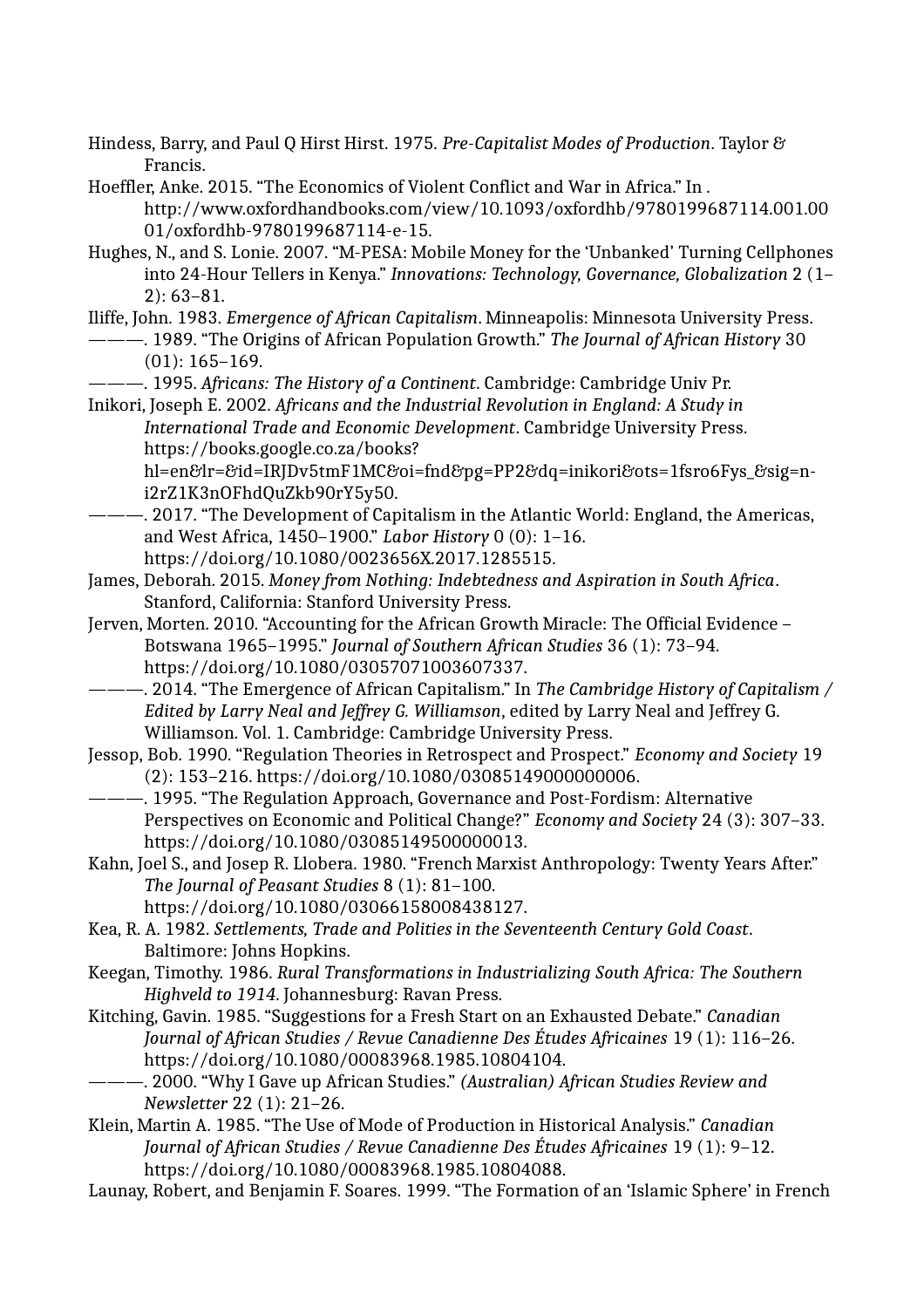Colonial West Africa." *Economy and Society* 28 (4): 497–519.

Legassick, Martin. 1974. "South Africa: Capital Accumulation and Violence." *Economy and Society* 3 (3): 253–291.

Leys, Colin. 1994. "Confronting the African Tragedy." *New Left Review*, I, , no. 204: 33–47.

- LiPuma, Edward, and Thomas A. Koelble. 2009. "Currency Devaluations and Consolidating Democracy: The Example of the South African Rand." *Economy and Society* 38 (2): 203– 29. https://doi.org/10.1080/03085140902786553.
- LiPuma, Edward, and Benjamin Lee. 2005. "Financial Derivatives and the Rise of Circulation." *Economy and Society* 34 (3): 404–27. https://doi.org/10.1080/03085140500111931.
- Lovejoy, Paul E. 2011. *Transformations in Slavery: A History of Slavery in Africa*. Cambridge University Press.
- Macgaffey, Wyatt. 1985. "On The Moderate Usefulness of Modes of Production." *Canadian Journal of African Studies / Revue Canadienne Des Études Africaines* 19 (1): 51–57. https://doi.org/10.1080/00083968.1985.10804096.
- Mafeje, Archie. 1976. "The Problem of Anthropology in Historical Perspective: An Inquiry into the Growth of the Social Sciences." *Canadian Journal of African Studies* 10 (2): 307–33.
- ———. 1981. "On the Articulation of Modes of Production." *Journal of Southern African Studies* 8 (1): 123–38. https://doi.org/10.1080/03057078108708037.
- Malikane, Christopher. 2015. "The Theory of the Firm in the African Context." In *The Oxford Handbook of Africa and Economics: Volume 1: Context and Concepts*, edited by Célestin Monga and Justin Yifu Lin.

http://www.oxfordhandbooks.com/view/10.1093/oxfordhb/9780199687114.001.00 01/oxfordhb-9780199687114-e-32.

- Mamdani, Mahmood. 1996. *Citizen and Subject: Contemporary Africa and the Legacy of Late Colonialism*. Cape Town: James Currey.
- Manning, Patrick. 2014. "African Population, 1650–2000: Comparisons and Implications of New Estimates." In *Africa's Development in Historical Perspective*, edited by Emmanuel Akyeampong, Robert H. Bates, Nathan Nunn, and James Robinson. Cambridge University Press. https://books.google.co.za/books?

hl=en&lr=&id=Kv4OBAAAQBAJ&oi=fnd&pg=PR7&dq=rh-

- bates+akyeampong&ots=lHGwTVmLyG&sig=rZuF1qhjPnWj6Ea2gALUMpi-mkM. Manuh, Takyiwaa. 1995. "8 Changes in Marriage and Funeral Exchanges Among Asante: A Case Study from Kona, Afigya-Kwabre." In *Money Matters: Instability, Values and Social Payments in the Modern History of West African Communities*, edited by Jane I Guyer, 188–202. Social History of Africa. Portsmouth NH: Heinemann.
- Marks, Shula, and Stanley Trapido. 1979. "Lord Milner and the South African State." *History Workshop Journal* 8: 50–80.
- Martínez, Juliana, Maxine Molyneux, and Diego Sánchez-Ancochea. 2009. "Latin American Capitalism: Economic and Social Policy in Transition." *Economy and Society* 38 (1): 1– 16. https://doi.org/10.1080/03085140802560470.
- Mas, Ignacio, and Sarah Rotman. 2008. "Going Cashless at the Point of Sale: Hits and Misses in Developed Countries." SSRN Scholarly Paper ID 1655284. Rochester, NY: Social Science Research Network. https://papers.ssrn.com/abstract=1655284.
- Masaki, Takaaki, and Nicolas van de Walle. 2015. "The Impact of Democracy on Economic Growth in Sub-Saharan Africa, 1982–2012." In . http://www.oxfordhandbooks.com/view/10.1093/oxfordhb/9780199687114.001.00 01/oxfordhb-9780199687114-e-13.
- Matondi, Prosper B. 2012. *Zimbabwe's Fast-Track Land Reform*. London: Nordiska Afrikainstitute; Zed Books. http://www.diva-portal.org/smash/record.jsf?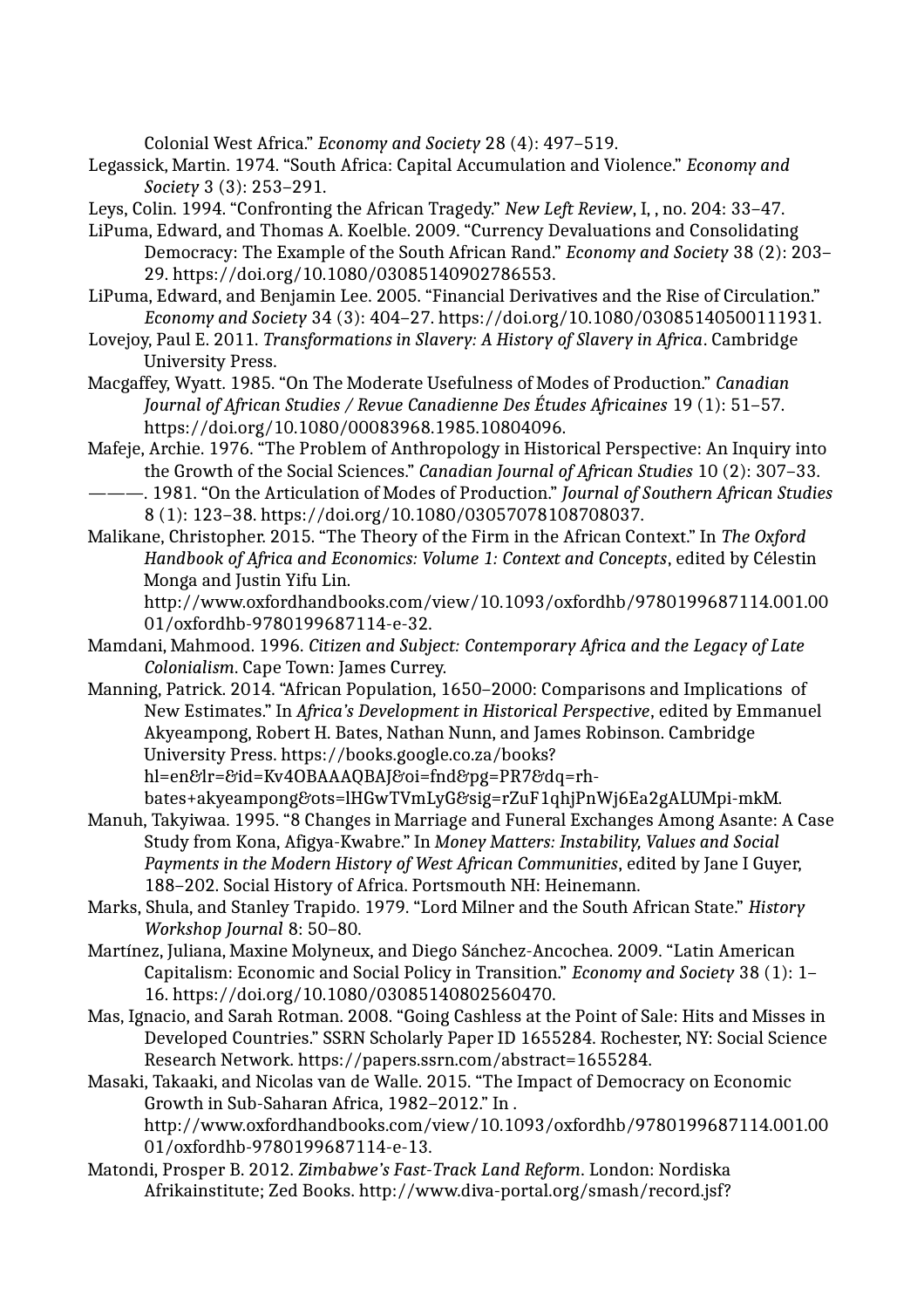pid=diva2%3A563712&dswid=3420.

- Mbembé, J. -A. 2001. *On the Postcolony*. Studies on the History of Society and Culture 41. Berkeley: University of California Press.
- McCaskie, T. C. 1983. "Accumulation, Wealth and Belief in Asante History. I. To the Close of the Nineteenth Century." *Africa: Journal of the International African Institute* 53 (1): 23–79.
- ———. 1986. "Accumulation: Wealth and Belief in Asante History: II the Twentieth Century." *Africa: Journal of the International African Institute* 56 (1): 09/03/23.
- Meillassoux, Claude. 1972. "From Reproduction to Production." *Economy and Society* 1 (1): 93– 105. https://doi.org/10.1080/03085147200000005.
- Miller, Peter, and Nikolas Rose. 1990. "Governing Economic Life." *Economy and Society* 19 (1): 1–31.
- Mitchell, Timothy. 2009. "Carbon Democracy." *Economy and Society* 38 (3): 399–432. https://doi.org/10.1080/03085140903020598.
- Mkandawire, Thandika. 2001. "Thinking about Developmental States in Africa." *Cambridge Journal of Economics* 25 (3): 289–314.
- ———. 2009. *Institutional Monocropping and Monotasking in Africa*. Oxford University Press.
- ———. 2013. "Neopatrimonialism and the Political Economy of Economic Performance in Africa: Critical Reflections." *World Politics*, 1–50.
- ———. 2014. "The Spread of Economic Doctrines and Policymaking in Postcolonial Africa." *African Studies Review* 57 (01): 171–198. https://doi.org/10.1017/asr.2014.12.
- Monga, Célestin, and Justin Yifu Lin. 2015. "Africa, the Next Intellectual Frontier." In *The Oxford Handbook of Africa and Economics: Volume 1: Context and Concepts*. http://www.oxfordhandbooks.com/view/10.1093/oxfordhb/9780199687114.001.00 01/oxfordhb-9780199687114-e-1.
- Moore, Sally Falk. 1986. *Social Facts and Fabrications: "Customary" Law on Kilimanjaro, 1880- 1980*. The Lewis Henry Morgan Lectures 1981. Cambridge [Cambridgeshire] ; New York: Cambridge University Press.
- Morris, M. L. 1976. "The Development of Capitalism in South African Agriculture: Clas Struggle in the Countryside." *Economy and Society* 5 (3): 292–343. https://doi.org/10.1080/03085147600000014.
- Myerson, Roger B. 2015. "Democratic Decentralization and Economic Development." In . http://www.oxfordhandbooks.com/view/10.1093/oxfordhb/9780199687114.001.00 01/oxfordhb-9780199687114-e-18.
- Nattrass, Nicoli. 2014. "A South African Variety of Capitalism?" *New Political Economy* 19 (1): 56–78. https://doi.org/10.1080/13563467.2013.768610.
- Ndikumana, Léonce. 2015. "Savings, Capital Flight, and African Development," July. https://doi.org/10.1093/oxfordhb/9780199687107.013.013.
- Ndulu, Benno, and Joseph Leina Masawe. 2015. "Challenges of Central Banking in Africa," July. https://doi.org/10.1093/oxfordhb/9780199687107.013.009.
- Newbury, David. 1985. "Mode of Production Analysis and Historical Production." *Canadian Journal of African Studies / Revue Canadienne Des Études Africaines* 19 (1): 38–45. https://doi.org/10.1080/00083968.1985.10804094.
- O'Brien, Donal B Cruise. 1994. "Democracy and Africa." *Economy and Society* 23 (2): 247–51. https://doi.org/10.1080/03085149400000004.
- Oliveira, R. S. de. 2007. "Business Success, Angola-Style: Postcolonial Politics and the Rise and Rise of Sonangol." *The Journal of Modern African Studies* 45 (4): 595–619.
- Padayachee, Vishnu. 2013. "Introducing Varieties of Capitalism into the South African Debate: Uses and Limits." *Transformation: Critical Perspectives on Southern Africa* 81 (1): 5–32. https://doi.org/10.1353/trn.2013.0017.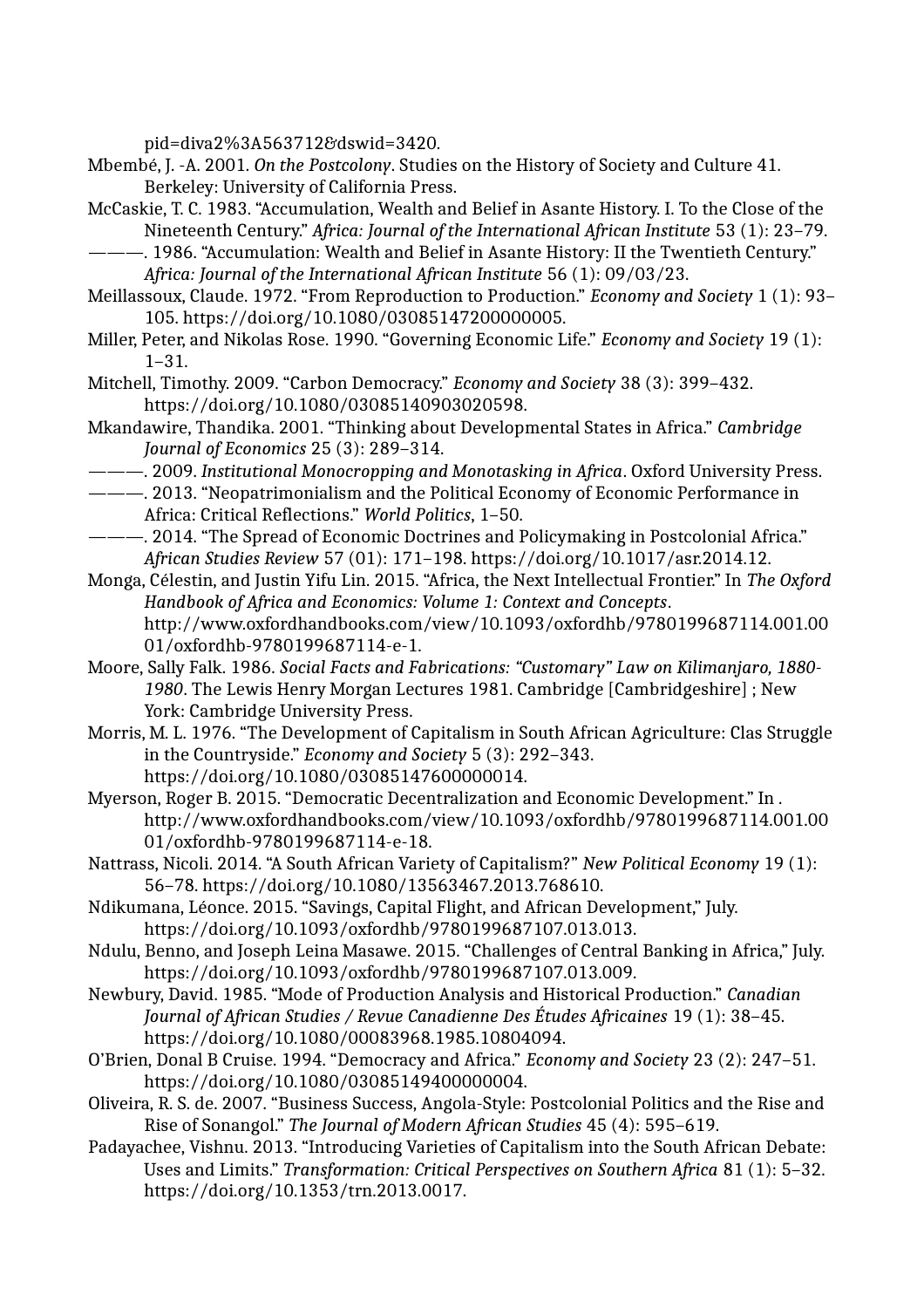- Radelet, Steven. 2010. *Emerging Africa: How 17 Countries Are Leading the Way*. Center for Global Development.
- Ranger, Terence, and Colin Murray. 1981. "Introduction." *Journal of Southern African Studies* 8  $(1): 1-15.$
- Robinson, James A., and Q. Neil Parsons. 2006. "State Formation and Governance in Botswana." *Journal of African Economies* 15 (suppl 1): 100–140.
- Rodney, Walter. 1972. *How Europe Underdeveloped Africa*. Howard University Press.
- Rose, Nikolas. 1993. "Government, Authority and Expertise in Advanced Liberalism." *Economy and Society* 22 (3): 283–99. https://doi.org/10.1080/03085149300000019.
- Sabel, Charles F., Gary B. Herrigel, Richard Deeg, and Richard Kazis. 1989. "Regional Prosperities Compared: Massachusetts and Baden-Württemberg in the 1980s." *Economy and Society* 18 (4): 374–404. https://doi.org/10.1080/03085148900000019.
- Schmidt, Vivien. 2003. "French Capitalism transformed, yet Still a Third Variety of Capitalism." *Economy and Society* 32 (4): 526–54.
	- https://doi.org/10.1080/0308514032000141693.
- Schneider, Ben Ross, and David Soskice. 2009. "Inequality in Developed Countries and Latin America: Coordinated, Liberal and Hierarchical Systems." *Economy and Society* 38 (1): 17–52. https://doi.org/10.1080/03085140802560496.
- Sender, John, and Sheila Smith. 1986. *The Development of Capitalism in Africa*. London ; New York: Methuen.
- Shaxson, N. 2005. "New Approaches to Volatility: Dealing with the 'Resource Curse'in Sub-Saharan Africa." *International Affairs* 81 (2): 311–324.
- Shipton, Parker MacDonald. 2009. *Mortgaging the Ancestors: Ideologies of Attachment in Africa*. Yale University Press.
- Stiglitz, Joseph. 2001. "Information and the Change in the Paradigm in Economics." Nobel Prize Committee. http://www.nobelprize.org/nobel\_prizes/economicsciences/laureates/2001/stiglitz-lecture.pdf.
- Suret-Canale, Jean. 1964. "Les Sociétés Traditionnelles En Afrique Tropicale et Le Concept de Mode de Production Asiatique." *La Pensée*, 19–42.
- Terray, Emmanuel. 1974. "Long-Distance Exchange and the Formation of the State: The Case of the Abron Kingdom of Gyaman." *Economy and Society* 3 (3): 315–45. https://doi.org/10.1080/03085147400000016.
- Thompson, Edward Palmer. 1978. *The Poverty of Theory & Other Essays*. London: Merlin Press.

Thornton, John. 1977. "Demography and History in the Kingdom of Kongo, 1550-1750." *The Journal of African History* 18 (4): 507–30.

- ———. 1992. *Africa and Africans in the Making of the Atlantic World, 1400-1680*. Cambridge: Cambridge University Press.
- Tribe, Keith. 2009. "The Political Economy of Modernity: Foucault's Collège de France Lectures of 1978 and 1979." *Economy and Society* 38 (4): 679–698.
- Vansina, Jan. 1990. *Paths in the Rainforest: Toward a History of Political Tradition in Equatorial Africa*. Madison WI: University of Wisconsin Press.
- Weszkalnys, Gisa. 2011. "Cursed Resources, or Articulations of Economic Theory in the Gulf of Guinea." *Economy and Society* 40 (3): 345–72.
	- https://doi.org/10.1080/03085147.2011.580177.
- Wolpe, Harold. 1972. "Capitalism and Cheap Labour Power in South Africa: From Segregation to Apartheid." *Economy and Society* 1 (4): 425–56.